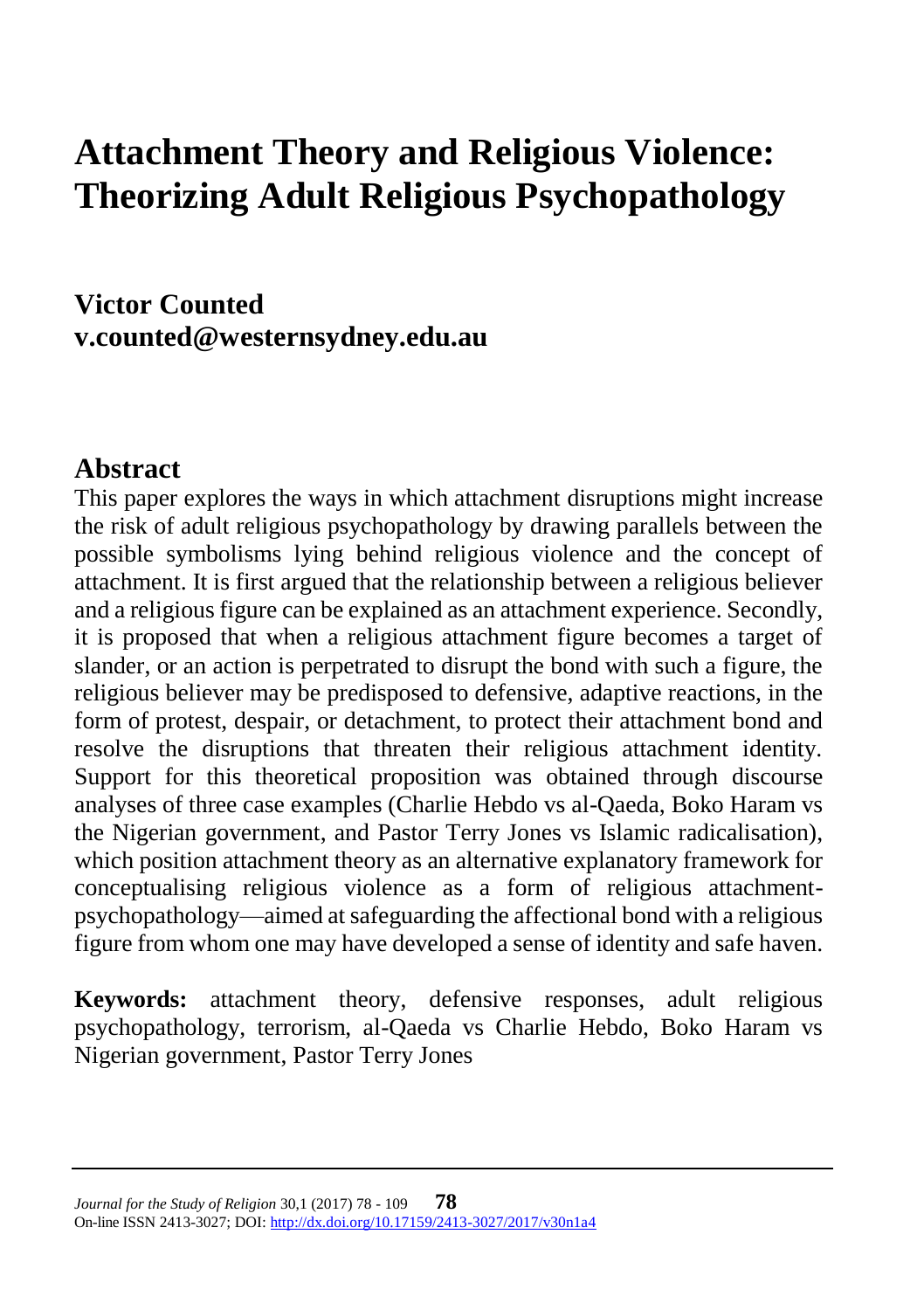# **Introduction**

Attachment theory conceptualises the provision of security by a primary caregiver to an infant as imperative for enhancing the infant's chances of survival (Bowlby 1969). This is because infants have a universal need of attachment with their primary caregivers when distressed and in need of care. As infants advance in life and become adults, future attachments may be formed with other substitute caregivers that satisfy their basic attachment needs and contribute to the development of identity (Ainsworth *et al.* 1978; Campbell, Adams, Dobson, 1984). As a behavioural system, attachment enables one to develop the trust, industry, autonomy, and implicit knowledge to deal with the threats to self that often accompany an identity formation process (Lapsley, Rice & FitzGerald 1990), especially in religious situations. Research on individual differences in adult attachment processes have provided the basis for examining the relationship between lifespan attachment development and religious fundamentalism (Mickelson *et al.* 1997; Leonard *et al.* 2013), showing how followers of a religion can ascribe to an ideology because of the psychological benefits it can afford them in dealing with issues of insecurity in real life. Although most fundamentalist ideologies may be related to religious prejudice and psychological benefits (Brandt & Van Tongeren 2015; Brandt & Renya 2010; Wood, 2010), the extent to which such ideology and benefits are internalised and interpreted based on attachment needs remain unclear. This way of thinking about religious psychopathology as a conceptualisation of religious violence (also see Kashima 2016; Saroglou 2016), can provide some insights into the potential of examining religiousrelated conflicts through psychological lenses.

In this paper, a theoretical exploration of attachment perspective on religious psychopathology is presented with an interest in religious conflict and/or violence. Acts of religious violence are conceptualised as responses that involve a religious attachment-psychopathology that is moderated by a large scale of psychological, biological, and socio-cultural factors. Following a brief theoretical introduction of basic attachment concepts, the paper offers case examples demonstrating that re-enactments of attachment may be associated with religious violence, and that understanding the nature of attachment processes is as important as addressing the issue of religious psychopathology being discussed. This was achieved by employing a discourse analysis which ensures a constant interplay between texts (interviews with selected groups,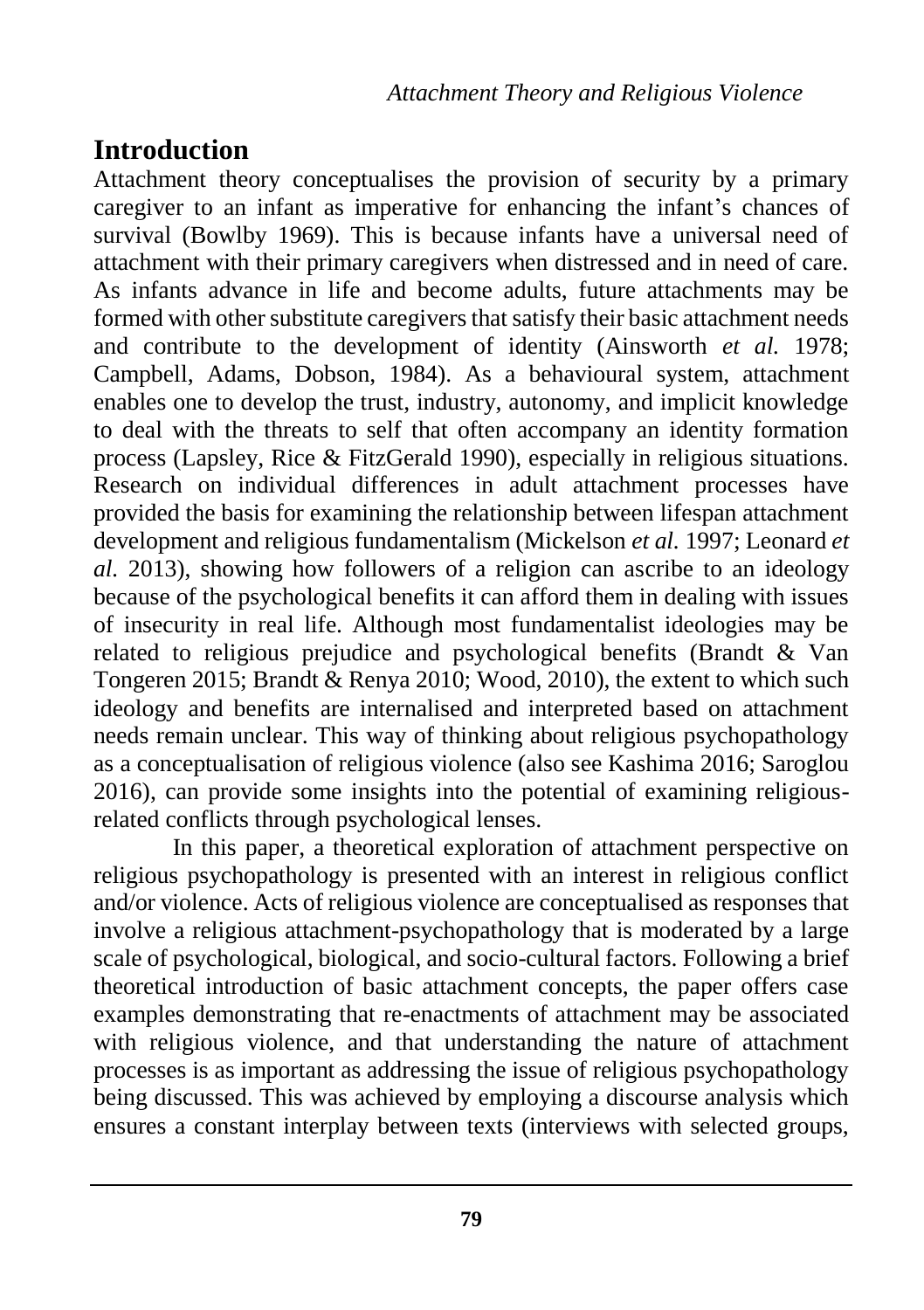$\overline{a}$ 

documents, and available literature), discourse (set of possible statements), and context (the social and historical settings of the events). Data information on Al Qaeda, Boko Haram, and Pastor Terry Jones were obtained and used as case examples for the discourse analysis since they are mainstream cases that more richly illustrate how attachment processes in religious situations can be used to explain religious psychopathology. The selected case examples were analysed based on eight-steps proposed for conducting discourse analysis: identifying a theory (conceptualising an idea of what might be happening), operationalisation (how the adapted theories translate their claims into an overall framework), sampling (analysis of three cases), collecting evidence of interviews (through online platforms and public statements by selected groups), transcribing interview statements, member check (confirming statements via a third party using available references that have analysed similar data), analysis of the sets of texts collected, and debriefing (being open to other empirical data and juxtaposing common understandings on the topic with other broader contexts) (Bondarouk & Ruël 2004).

By employing the discourse analytical method, this paper starts by conceptualising attachment-religion aspects as the conceptual basis for explaining acts of religious violence as defensive, adaptive reactions employed in dealing with the fear of losing the attachment bond<sup>1</sup> (with a religious figure) upon which an identity has been formed. This attachment theoretical discourse on religious violence invites scholars to consider attachment with religious figures as a mobilising bond with much broader religious implications. And thus, argues that acts of religious violence are carried out by people who are in defence of their religious figure, one that is often perceived as a symbolic attachment figure, providing a sense of comfort, security, and meaning for the religious believer. This attachment figure, as reasoned in the subsequent sections of this paper, may take the form of a divine entity, a spiritual leader, a religious figure, a religious charismatic personality, a sacred object, or sacred texts perceived as part of identity.

<sup>&</sup>lt;sup>1</sup> In attachment theory, 'an attachment is an affectional bond, as is the caregiving bond. Thus, [an individual] develops an attachment bond with their attachment figure and the caregiver develops a caregiving bond with the [individual]' (Prior & Glaser 2006, p.57).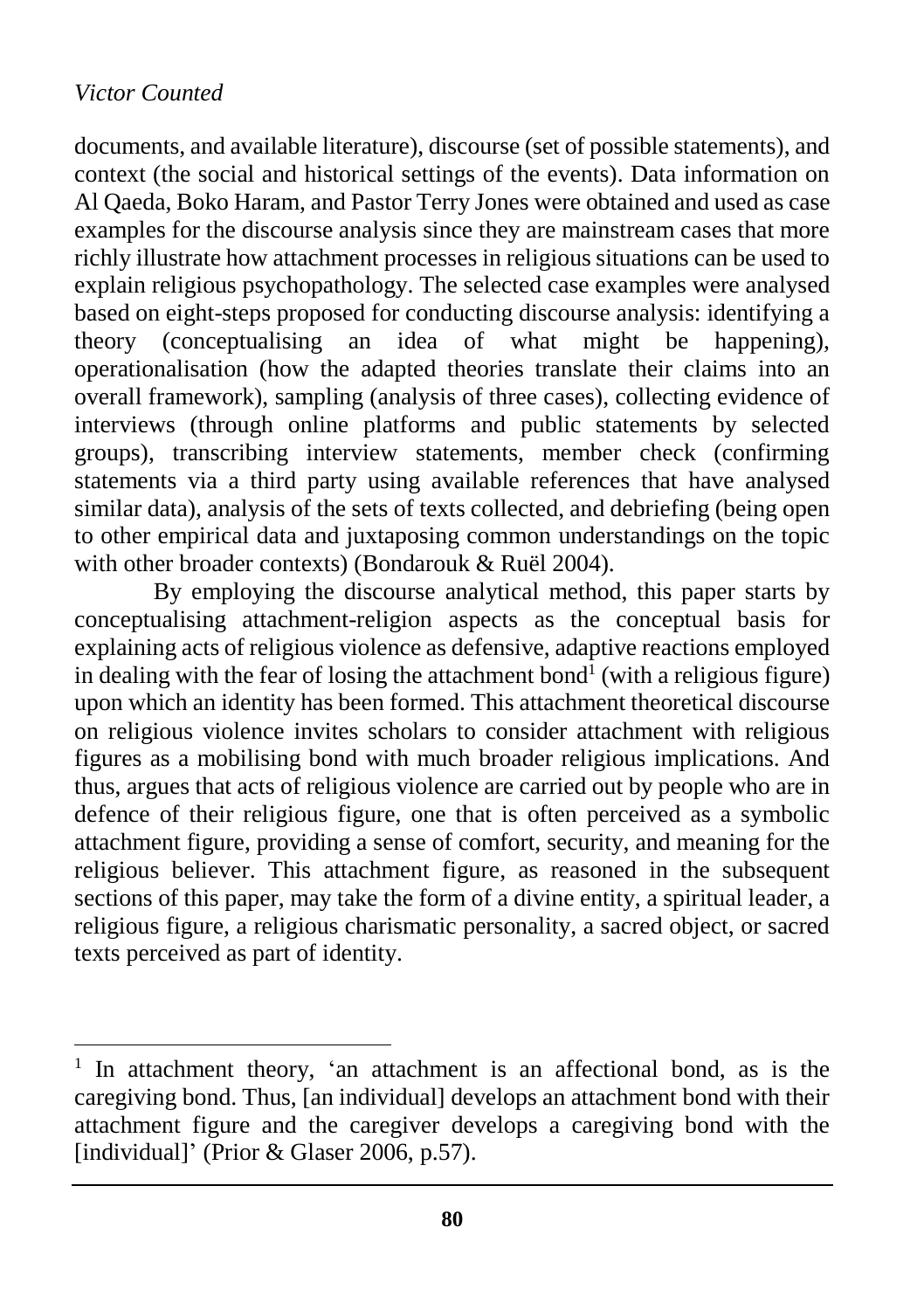# **Attachment Theory and the Search for a Religious Attachment Figure**

Over the past three decades, attachment theory has been applied to understand human behaviour and how individual differences in social contexts are the product of relationships with primary caregivers. At the conception of his attachment theory, John Bowlby (1958; 1969; 1973; 1977) sought to explain the evolutionary process that binds infants to their caregivers. He then formulated the basic tenets of attachment theory, viewing attachment as a strong, enduring emotional bond that connects two relational partners across time and space. This early contact experience with a primary caregiver forms what Bowlby calls 'internal working models' which are mental representations of self and others that influence the character of and expectations from future social relationships with attachment figures. The initial idea of attachment theory was later developed by Ainsworth (1973) and her colleagues (Ainsworth *et al.* 1978) who advanced the attachment framework as a system for evaluating parent-child relationships. From their *Strange Situation* research, Ainsworth (1973) and colleagues (Ainsworth *et al.* 1978) formulated three different categories of attachment styles. The first is the secure attachment style in which infants are distressed upon the unavailability of primary caregivers but comforted when in close proximity with them. The second attachment style, known as the *anxious-ambivalent*, illustrates how infants are greatly distressed upon the departures and return of their primary caregivers. The third pattern of attachment, *anxious-avoidant*, saw infants unbothered about the unavailability or availability of their primary caregivers. Main and Solomon (1986; 1990) later identified the *disorganised* attachment style, a fourth pattern, in which infants seemed disoriented and confused about attachment-seeking, as they exhibited tendencies of both anxious and avoidant styles (cf. Hart, Limke, Budd 2010). Regardless of the style, Bowlby's attachment theory was developed to elucidate the

> kernels of truth in Freud's insights about close relationships by replacing his image of a needy, dependent infant motivated by drive reduction with one of a sophisticated, competence-motivated infant using its primary caregiver as a secure base from which to explore and, when necessary, as a haven of safety and a source of comfort (Waters & Cummings 2000:165).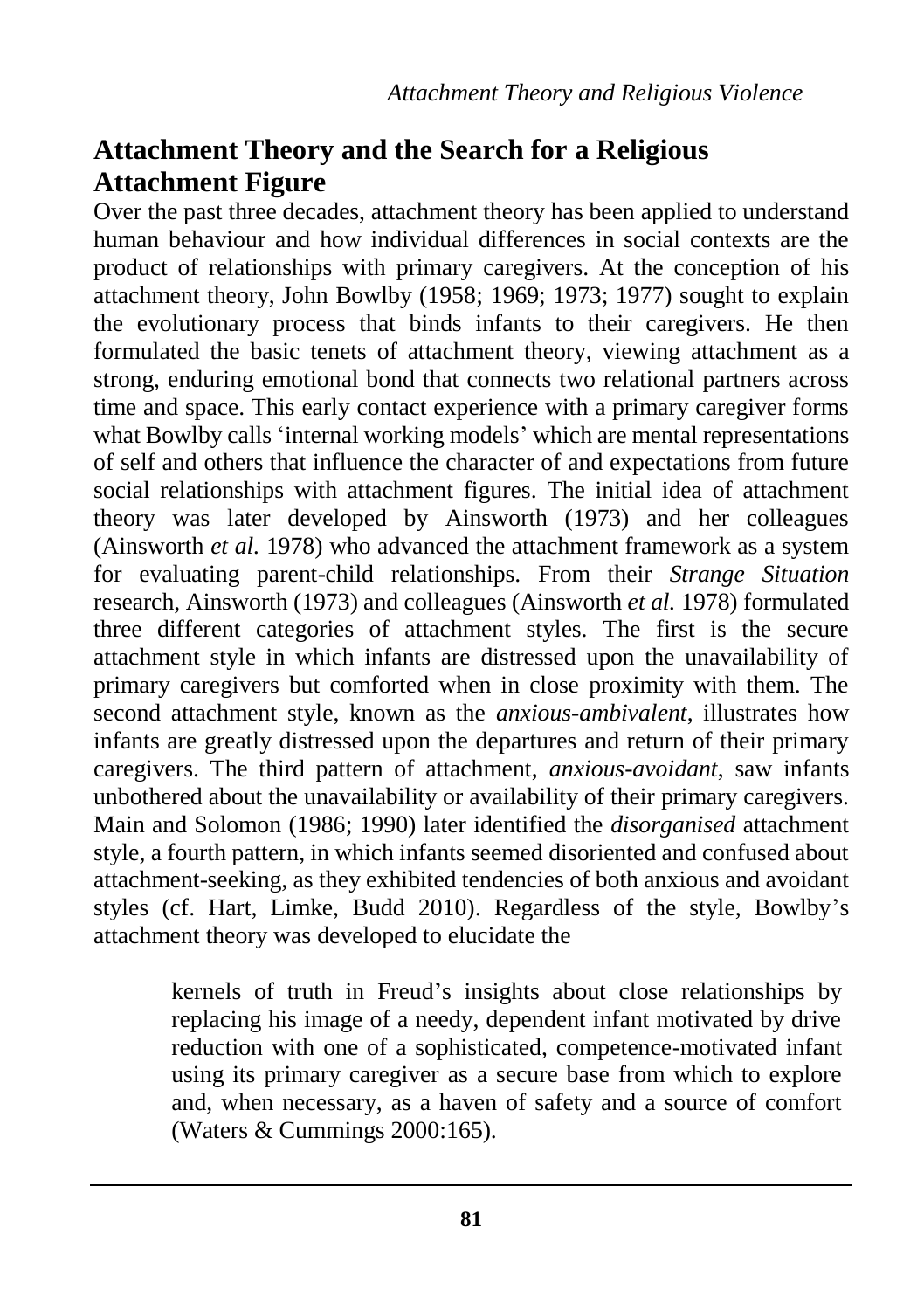The ability to perform the role of a secure base and a safe haven in times of distress and exploration makes a primary caregiver an important force in an infant's life, from which separation would have negative consequences that could lead to any of the insecure attachment styles listed above. Ideally, the primary caregiver provides the infant with a sense of security and awareness in their exploration of the world around them, as they develop their identity and model themselves in association with their caregiver.

Over the years, the idea of an 'attachment caregiver' or 'attachment figure' has evolved with several researchers applying the concept to mean an object of attachment that satisfies the emotional needs of infants, adolescents, or adults. In particular, Haven and Shaver (1987), and many other researchers, have demonstrated that individual differences in adult attachment processes seem to correlate with that of childhood attachments. It is on this ground that Kirkpatrick and Shaver (1990) conceptualised a theory of attachment-religion aspects in which they positioned the concept of God (as a generic term that is not restricted to any religion) as an ultimate object of attachment, arguing that attachment theory provides us with a useful framework for understanding religious belief and behaviour. The obvious starting point for the religious attachment argument is that one of the central tenets in most monotheistic religions is the belief in a personal God or religious figure (e.g. Jesus, God, Jehovah, Mary, Allah, Buddha, Brahma, Jedi, or other forms of figures in new age spiritualities) with whom the follower has a personal relationship in everyday life. The idea of having 'a relationship with God' resonates well among religious adherents when compared with other statements of faith (Gallup & Jones 1989). Religion connotes an idea of 'being bound' with the divine (Ferm 1945), a connection that Kirkpatrick (1998) has linked to the attachment working model developed with a primary caregiver from which the individual explores future (religious-related) relationships.

Cicirelli (2004) has expanded this idea in his consideration of lifespan attachments, even though he noted that Weiss (1986) has contested such framework, arguing that attachment processes decline as infants reach adolescence and strive for autonomy. Weiss contends that infants retain their residual attachment to the primary caregiver which then continues throughout their adult lifespan in a way that makes the primary caregiver to remain an irreplaceable caregiver. However, Cicirelli (1991a; 1991b) has maintained that when adults are separated from their primary caregivers for a long period, a surrogate attachment figure emerges as part of the working model where the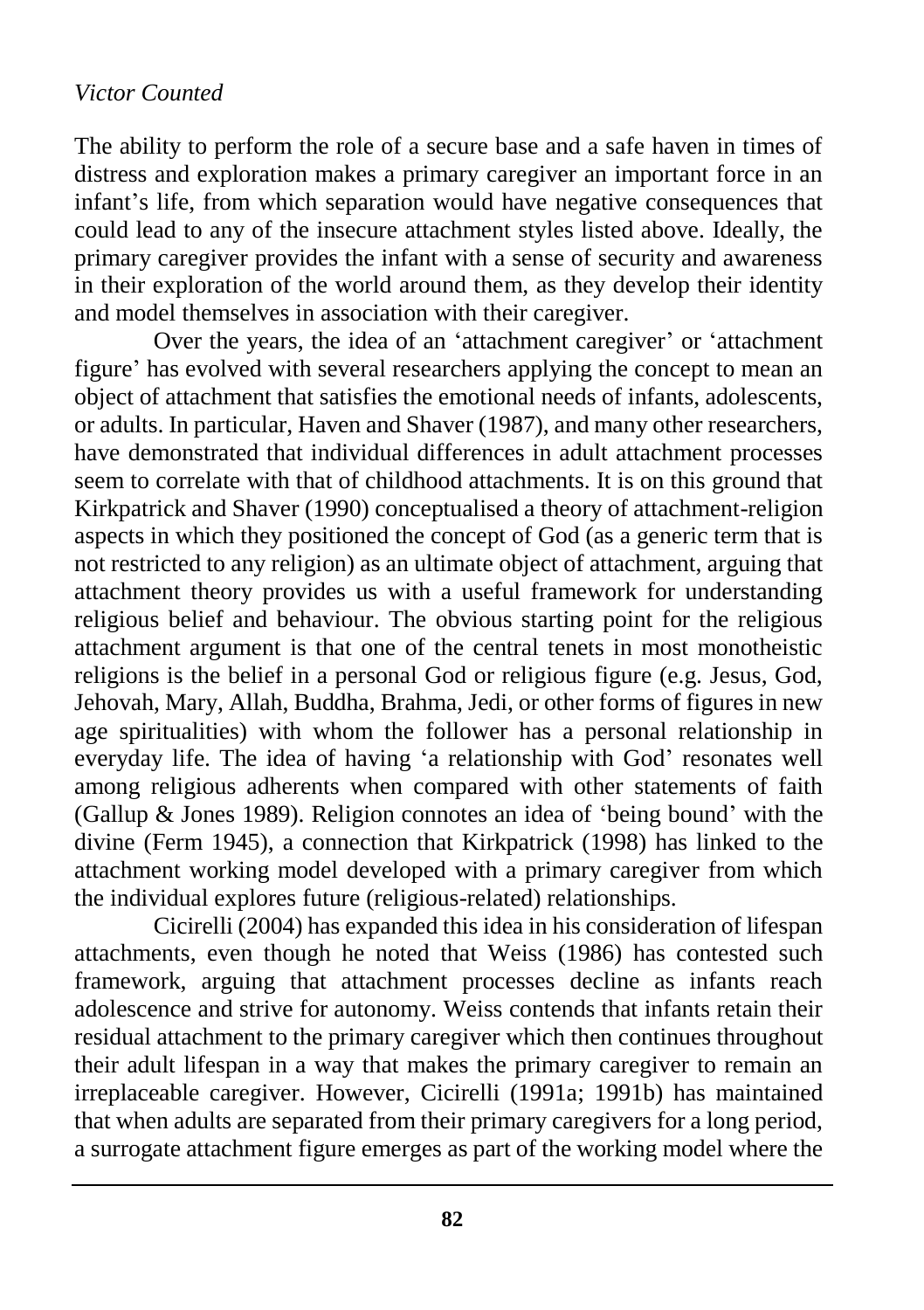adult becomes drawn to an object of attachment that represents the primary caregiver. This symbolic attachment motivates adults to develop religious beliefs in which they perceive a relationship with God or a religious figure as a symbolic attachment - exhibiting attachment religious behaviour in the form of prayer, devotion to a sacred space, reading religious texts, rituals, and so on, to maintain the relationship (Williams & Watts 2014; Ellison *et al.* 2015; Counted & Watts 2017). This symbolic attachment is a representation of a primary caregiver who is unavailable to the individual. It is reasoned that in the view that God takes the position of a surrogate attachment in the absence of the primary caregiver, an attachment-religion connection is developed because of the role played by God as the safe haven and secure base in the absence of the primary caregiver. On this ground, it is suggested that divine entities, religious figures, or religious objects could be perceived as symbolic attachment caregivers by religious followers who perceive them as sources of support and security.

Considerable evidence supports the attachment-religion hypothesis in the study of psychology of religion (cf. Granqvist & Kirkpatrick 2016; Granqvist, Hagekull, & Ivarsson 2012; Granqvist, Mikulincer, Gewirtz & Shaver 2012; Granqvist, Mikulincer & Shaver 2010; Granqvist, Ljungdahl, Dickie 2007; Cicirelli 2004; Kirkpatrick 1992), supporting the idea that religion, in terms of having a relationship with God, fulfills both the safe haven and secure base functions of attachment processes. This way of thinking about religion in terms of believer-God relationship is rooted in the idea that adult attachment development with invisible divine entities or religious figures is possible due to increased cognitive abilities in adults (Bretherton 1987). Unlike infants who require steady physical interaction to develop attachment bonds with their primary caregivers, older children and adults have a much stronger cognitive capacity which allows them to maintain attachments through verbal and visual connections with their representative abstract, anthropomorphic figures, even in religious situations (Granqvist & Kirkpatrick 2016). Adults can therefore depend upon the knowledge of the whereabouts of their religious figures for their attachment satisfaction. This was amplified in the work of Sroufe and Waters (1977), who argued that the goal of adult attachment is the need for 'felt security'. According to Sroufe and Waters, this need can be met in adult attachment processes, and in particular through a relationship with a religious figure who is not physically visible but felt by religious adults.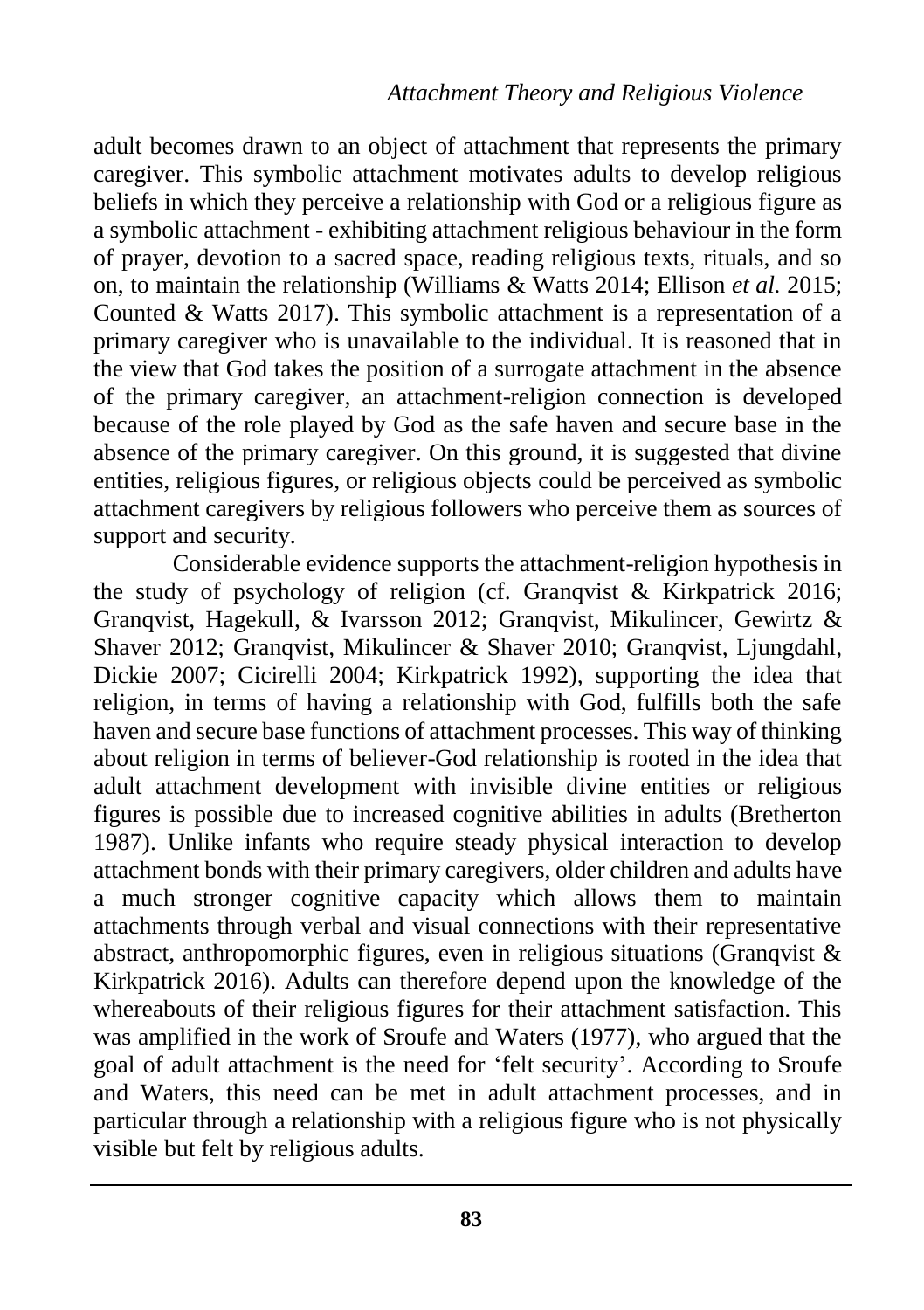Psychology of religion researchers (e.g. Granqvist & Hagekull 1999; Hall *et al.* 2009; Augustyn *et al.* 2016; Counted 2016a; Granqvist & Kirkpatrick 2016) classify the individual differences in attachment-religion hypothesis into several hypotheses: the compensation hypothesis (in which an individual develops an attachment to a religious figure or to a mystical experience as a way of compensating for the emotional separation from their primary caregiver), and the correspondence hypothesis (in which the religious believer seeks attachment with a religious caregiver as a security-enhancing figure while maintaining their relationship with other human caregivers) (Granqvist & Kirkpatrick 2016). These different classifications of implicit attachments suggest a search for a religious attachment figure and a desire to have attachment with a religious caregiver. Counted (2016a:167) describes this kind of religious aspect as a 'care-giving faith' experience in which 'the young person emphasizes the importance of needing care and emotional support in their faith experience'.

The need for meaningful symbolic attachment can be the driving force behind gaining social experiences that begin early in life and continue into adulthood. Attachment is from the cradle to the grave and is one specific aspect of a believer-God relationship, or a care-giving faith experience, with its purpose being to provide the believer with a sense of security and comfort, as in the case of a parent-child relationship experience. Hence, it is argued that the same panoply of ideas that applies to the attachment between a parent and an infant could be applied in relationships with religious objects of attachment, since the primary aim of these relationships is to develop proximity to a reliable source that can bring hope, meaning, and security in times of danger and during individual growth.

The power of attachment lies in an intermediate, abstract area of the human experience that is in-between space, in a 'transitional' world. This very phenomenon of 'in-betweenness' speaks of a transitional world of attachmentcaregiving bond, holding out the promise that needs for meaningful connection and security, despite the challenges of life, can be met (Winnicott 1953). In this transitional world, the needs for care and support are met by a 'stronger' and much 'wiser' relational other, as the human person comes to terms with who they are in connection with the relational *other*. The loss of attachment between relational objects in this transitional world could trigger reactionary emotions of fear and insecurity, and the possibility or risk of turning to unhealthy behavioural patterns to deal with such a loss. Attachment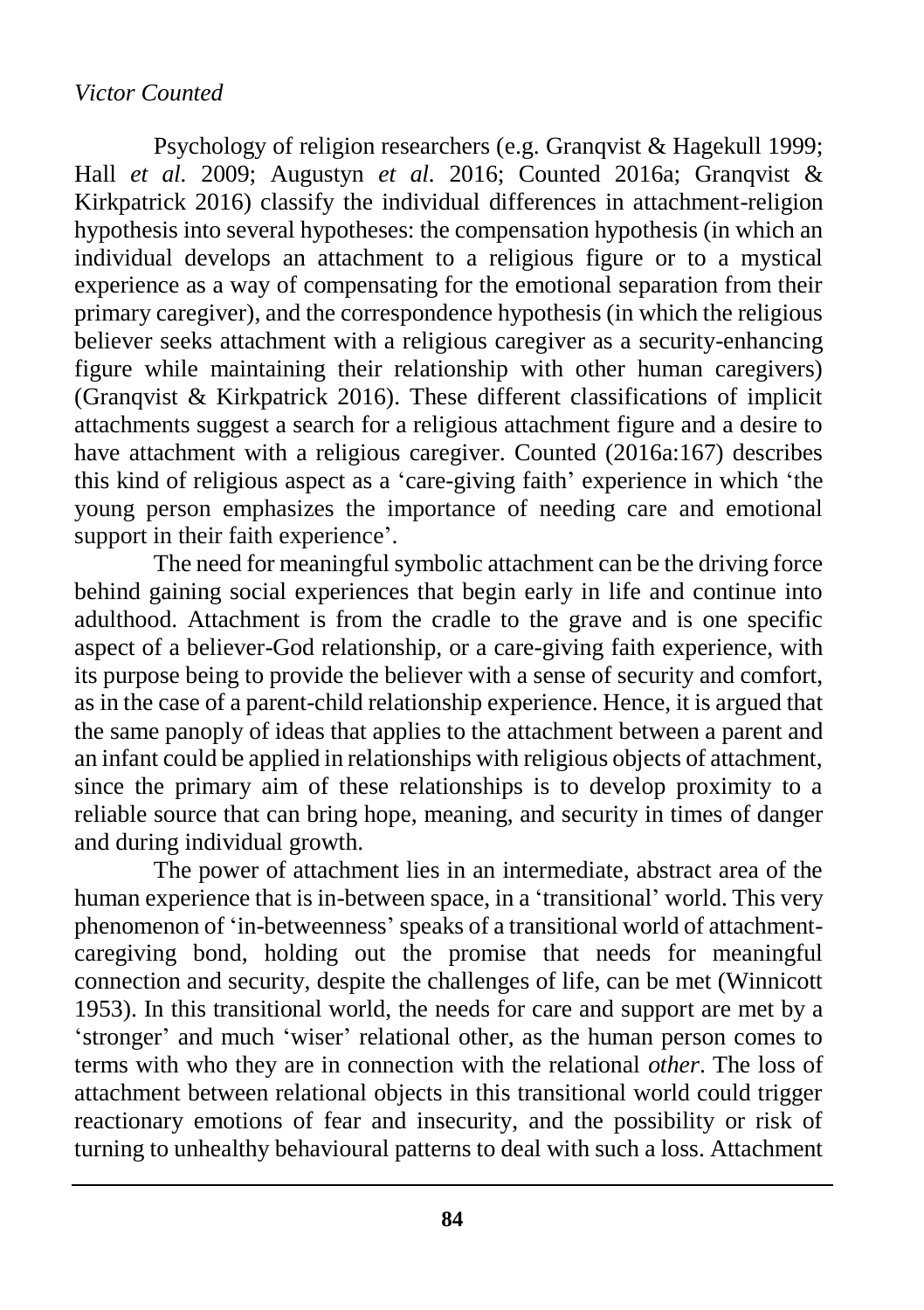theory therefore offers a promising alternative framework for understanding how relationship problems in Winnicott's transitional world are acted out in the physical realm by externalising violence in both public and sacred spaces, as will be made clearer in the next section.

# **Attachment Theory and Religious Psychopathology**

While the attachment bond developed with a religious *caregiving* figure can be positive, its loss can be the worst thing imaginable and can have a negative effect on both identity and individual security. And yet, attachment separation and/or disruption can happen again and again throughout life in varying circumstances. For some it could be the loss of an attachment figure through a tragic death, while others may experience attachment separation through caregiver unavailability or abandonment (Counted 2016a; 2016b; Howard *et al.* 2011; Lowenstein 2007; Liotti 2004). Cicirelli (2004:372) reasons that another important aspect of adult attachment development is 'the desire to protect the existence of an elderly mother [a primary caregiver] by providing physical care in order to preserve this unique attachment figure'. As discussed in the previous section, Cicirelli argues that a symbolic attachment in the form of a relationship with God can assume the representation of a parental attachment in which God is perceived by the individual as a safe haven and secure base in the absence of a primary caregiver.

> Although God is an intangible entity believed to exist by members of a religious community, by analogy, individuals with an attachment to God would have the desire to protect their belief about the existence of God by vigorously defending or justifying this belief if challenged by outsiders. (Whether or not God actually exists independent of such beliefs is a philosophical issue and not the focus or concern of psychological studies.) (Cicirelli 2004:372).

Cicirelli's contention seems to draw some parallels with the work of Kobak and colleagues on attachment disruption and psychopathology. Drawing from Bowlby's (1973) *Separation* volume in his trilogy on attachment theory, Kobak, Zajac, and Madsen (2016) developed an attachment theoretical model for understanding psychopathology in which they suggested that the monitoring of the caregiver's whereabouts and their physical proximity to a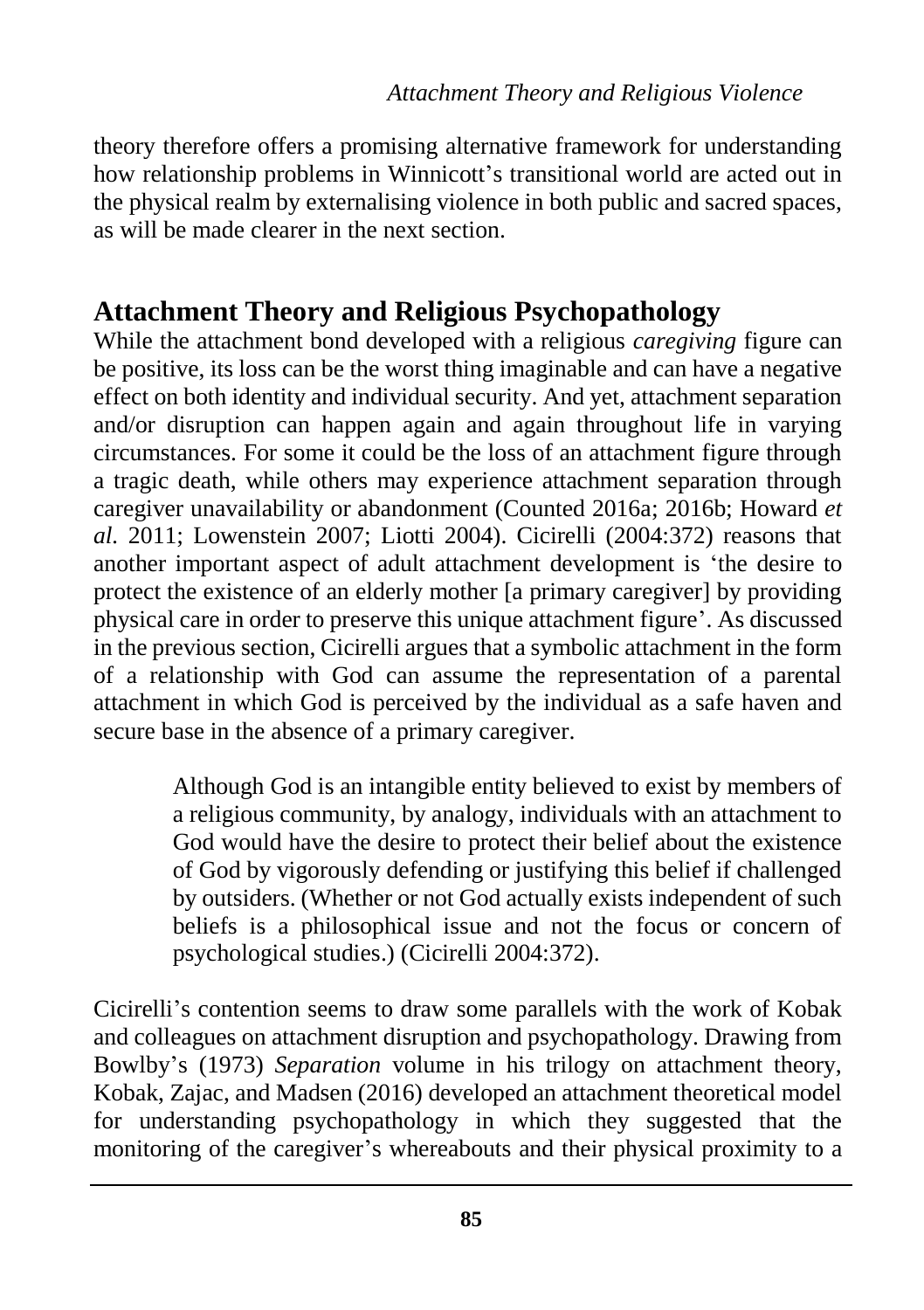receiver of attachment is an expanded view on attachment processes. Kobak and colleagues (2016:26) reason that this theoretical development accounts for the contribution of attachment processes to personality development, psychopathology, and defensive processes which shift 'attention from observing reactions to separations to observing patterns of emotional communication in [individual-caregiver] dyads'. Their argument was based on the premise that saw emotionally attuned communication in attachment processes as the central fulcrum for maintaining secure attachment bonds. In other words, reactions to prolonged separation from an attachment figure would imply that the central goal of the attachment system is the monitoring of caregiver proximity and responsiveness (Sroufe & Waters 1977). Empirical observations from Bowlby, Roberton, and Rosenbluth (1952) and Ainsworth (1962) show that infants, for example, monitor the responsiveness and availability of their caregivers, especially their ability to support, protect and provide for them during moments of danger and distress.

Bowlby and colleagues (1952) share the story of a 2-year-old girl who spent 8 days in hospital away from her mother for a minor operation. However, throughout the time of her separation experience, the little girl Laura was observed fretting and displaying separation anxiety while monitoring the responsiveness of the mother. This observation of reactions to attachment separation later provided the context for exploring how the displays of 'protest', 'despair', and 'detachment' had to be interpreted as emotional signals that suggest how attached individuals 'monitor danger in the environment, explore new learning opportunities, and... social exchanges' (Kobak, Zajac & Madsen 2016:27). In the later pages of their chapter, Kobak and colleagues conceptualised separation experience as a form of 'attachment disruption' in which responses to it can be analysed in terms of protest, despair, and detachment, which were positioned as the three phases of infants' defensive reactions to prolonged separation from a caregiver.

According to Kobak and colleagues, the *protest* phase starts the moment the caregiver switches off communication with the infant, which sees infant signaling their separation distress through crying loudly, following the caregiver, showing anger, or pounding the door, as seen in the observation of Bowlby, Roberton, and Rosenbluth (1952). At the first phase, the child is optimistic about having the caregiver back while displaying dominant emotions such as fear, anger, and distress. However, in the *despair* phase which succeeds *protest*, the infant is most likely to be withdrawn. At this phase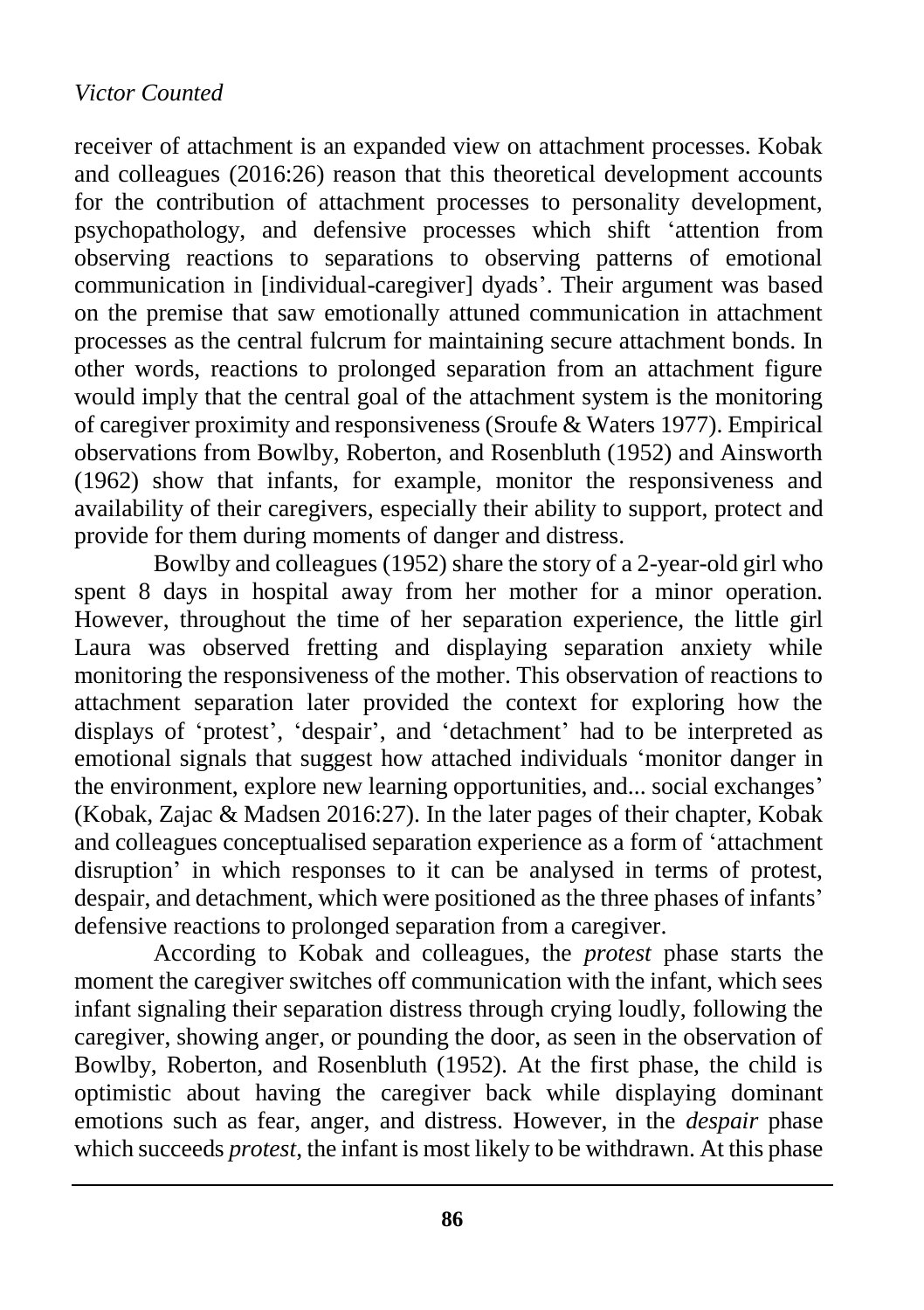the infant interprets the separation experience as a loss of the attachment figure (Kobak, Zajac & Madsen 2016), showing what Bowlby (1973) calls 'deep mourning', and in some cases showing signs of sadness and agony. Heinicke and Westheimer (1966) reasoned that it is also possible to observe hostile behavioural patterns, directed toward other kids or things that reminds them of the caregiver, during this second phase of defensive reaction. *Detachment* marks the final phase of the defensive mechanism to which the infant shows positive attitudes toward alternative caregivers as a way of surviving in the environment. Bowlby (1973) describes these defensive processes as the ethological approach to human fear, highlighting how prolonged threats and disruptions to caregiver proximity could contribute to negative interpersonal expectancies and anxious attachment patterns which are internalised as working models that increase the risk of adult psychopathology. Kobak and colleagues corroborate this knowledge paradigm, reasoning that the disruption of attachment processes and threats to caregiver proximity can have significant impact on the individual person. Solomon and George (2011) conducted similar studies on caregiver responsiveness and disorganised attachment, describing the response of the infant to the prolonged failure of their caregiver responsiveness as *caregiver abdication*. The concept of caregiver abdication was used to describe the breakdown in the attachment bond that includes frightening and *starving* the infant of attachment and the response of the infant to a failure to protect them. The concept of caregiver abdication can be applicable to the concept of attachment disruption and psychopathology, especially in cases where the individual is reacting because of threats to caregiver sensitivity and responsiveness. Caregiver abdication in adults can also be portrayed in a religious attachment relationship by defending the religious figure from perceived harm or threats of attachment disruptions.

Attachment disruptions are 'prolonged or severe threats to a caregiver's availability or responsiveness that create fundamental fear and uncertainty about the caregiver's availability or capacity to respond in moments of danger' (Kobak, Zajac & Madsen 2016:28). When such disruptions are not addressed or remain unrepaired, the individual may become vulnerable to persistent feelings of anxiety, fear, sadness, and anger; thus, developing defensive, reparative strategies and prejudices in the form of protest, despair, and detachment that serve to restore confidence in the attachment bond. These defensive processes also reduce 'the individual's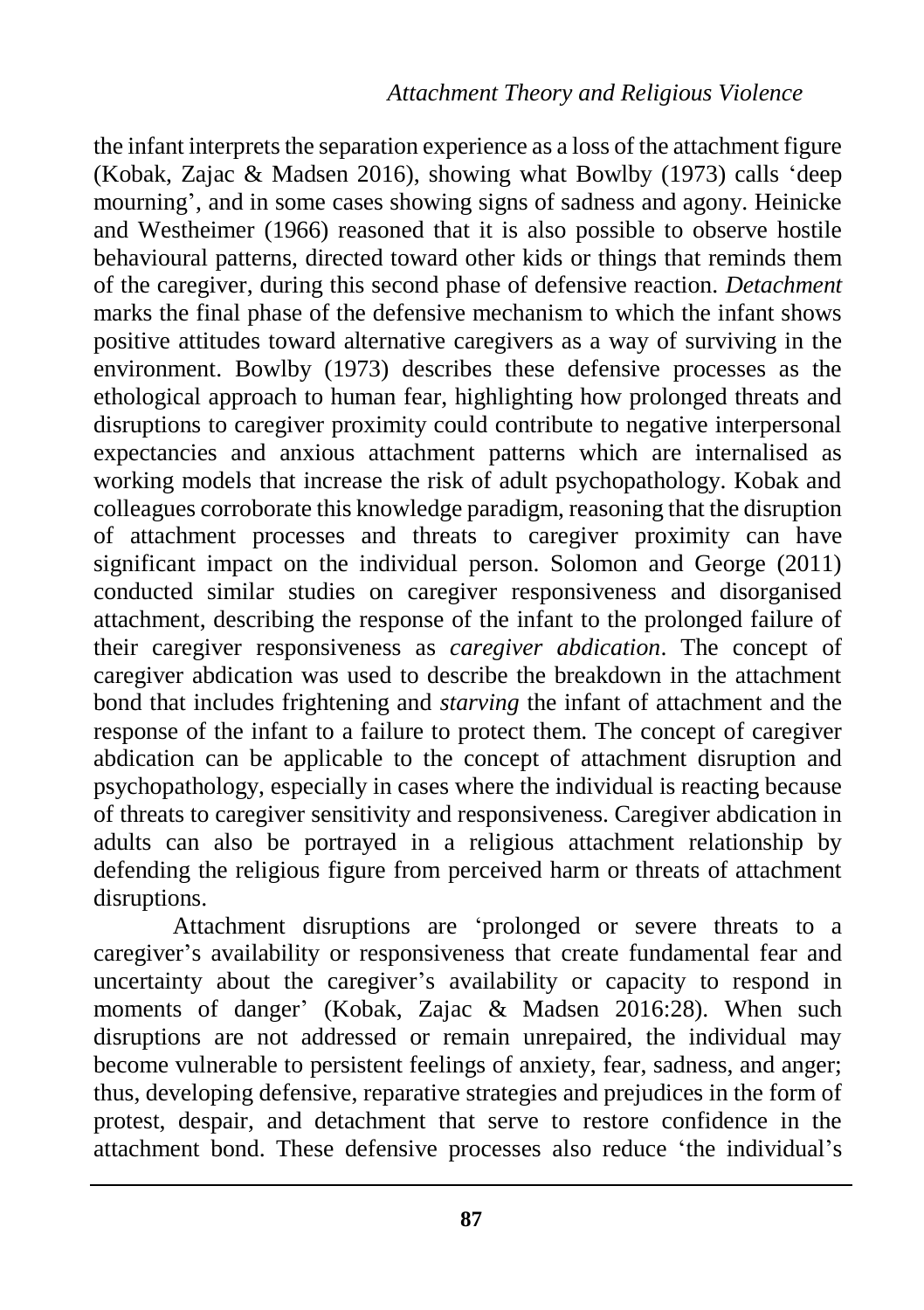ability to engage in emotionally attuned communication with caregivers' (p. 28). Kobak and colleagues view this emerging perspective as a paradigm shift in attachment research which shifts focus on children's separations from parents to more broader investigations that examine the quality of emotional communication in adult attachment processes. Attachment theory provides a blueprint for understanding how stressful moments in the form of attachment disruptions or separation experience can predispose a person to elicit dysfunctional emotional defenses and responses that are only symptomatic expressions of the need for attachment proximity and desire to resolve threats to the attachment bond (Kobak, Zajac & Madsen 2016).

In extension, it is argued that threats to the attachment bond in a relationship between a religious believer and a religious figure can initiate defensive processes that aid in coping with the reality of religious attachment disruptions. Hence, disrupting the attachment processes in relationship experiences with religious attachment figures may as well become the genesis of adult religious psychopathology, especially in aspects of religious violence that are often interpreted as *protest, despair,* and *detachment*. There are two main reasons for this assumption. Firstly, because the attachment system is one that is emotionally attuned to monitor the availability and proximity of the (religious) attachment figure. Hence, in a situation where a relationship with a religious figure is under threat, or the emotional bond disrupted, this separation experience may initiate reparative, defensive processes that are motivated by a desire to re-establish closeness with the religious figure and restore confidence in the relationship. Secondly, an attachment theoretical perspective on religious violence is proposed because differences in identity development are often formed based on attachment expectations. Several studies have shown evidence of our second assumption on the relationship between emotional attachment and identity status (Campbell, Adams, Dobson 1984; Berzonsky & Neimeyer 1994), supporting the conceptualisation of identity as a psychosocial, attachment development (Erikson 1956). Studies suggest that individuals with secure attachments show a willingness to construct their identity based on the values of those around them, particularly their attachment figures, whereas those with insecure attachments tend to procrastinate in the process of identity formation. Identity can be interpreted in terms of emotionally attuned communications in attachment dyads as the receiver of attachment models their identity based on the values of the caregiver, as evidenced in the work of Berman and colleagues (2004; 2006).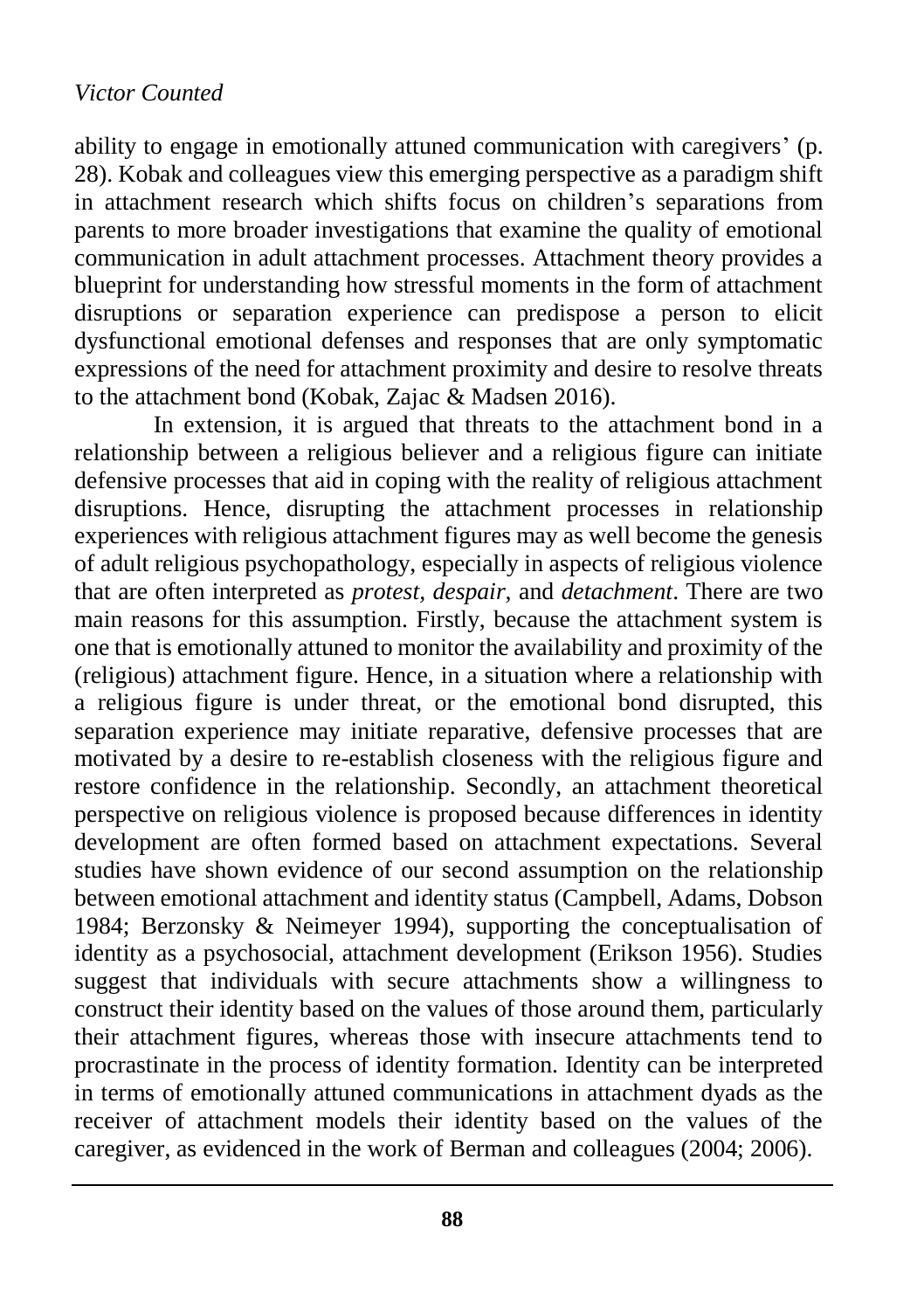A religious follower is likely to model their identity and perception of self based on the values of the religious attachment figure to whom they are devoted. For example, a Christian is likely to model the life and teachings of Jesus Christ. The same way a devout Muslim may form his or her identity based on the teachings of Prophet Mohammed. Hence, at moments of attachment disruptions with the religious figure, the religious believer may become predisposed to defensive strategies that eliminate the possibility of losing their identity and the attachment bond with the religious figure. This can come in the form of desiring to hold on to the feelings of security and identity that they have in their religious figure or in their religious beliefs in order to achieve happiness and maintain their secure attachment bonds. Thus, identity becomes embedded in the relationship with the religious figure or to whatever sacred object that represents a connection to such mystical experience. If identity is shaped around a religious attachment figure, then the natural response is to defend it and maintain the attachment bond with such an object. To do so, Soltis (1983) reasons in his 'exploitable weakness principle' that there is benefit in exploiting the weakness of the opposing force which is seeking to disrupt the bond that has been developed with such a significant object. As a result, a protective *force* is formed around the object of attachment as arguments in support of the object are put forward on its behalf to defend it (Ruiz 2013).

It is reasoned then that when a religious figure is experienced as a safe haven the individual may turn to such a figure for protection, wisdom, or hope in times of danger the same way a child would run to a mother for such affordances. However, when a religious figure is perceived as a secure base the individual may represent themselves or explore the world based on how they see the figure. In these two scenarios, the religious figure becomes an object for identity formation and for exploring the world; the same way a child would look up to a primary caregiver to frame the way they see themselves and the environment. When a religious attachment figure becomes a reliable safe haven and secure base, much is needed to guard this unique experience. An object of attachment is easily recognised as such, especially when there is the fear of losing it. The fear of losing an attachment can be associated with an individual's internal working models and the extent to which such individual can manage attachment insecurity. This varies from person to person and often has a lot to do with how a primary caregiver was experienced. The possibility of change may make it impossible to hold on to a particular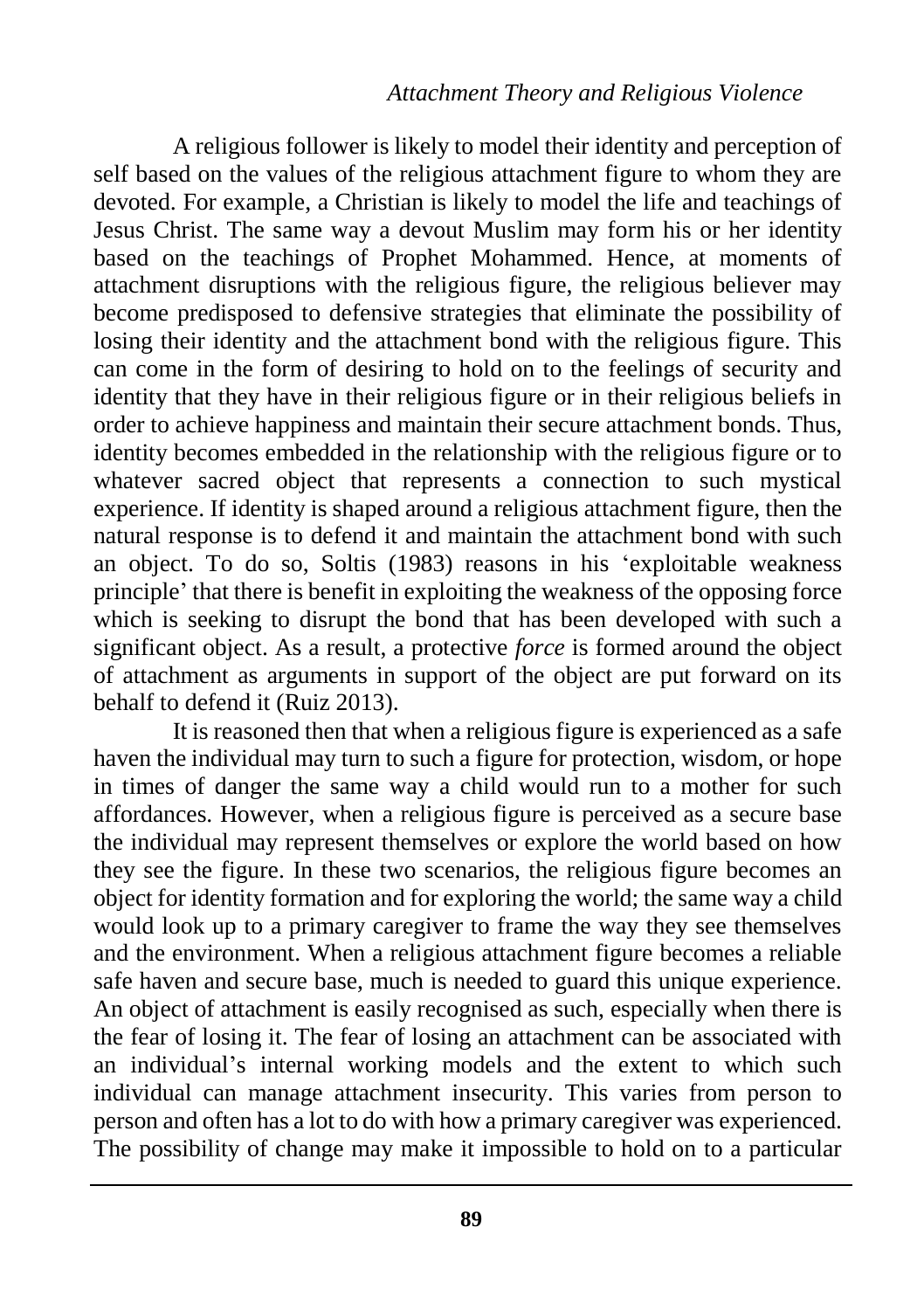attachment object or caregiver for a lifetime. Change is a fact of life: relationships may end, friends may be lost, faith may fade, places of belonging may be abandoned, old age advance, a loved carer may die, and so forth. Evaluation of objects of attachment provides an indication of the identity shaped around them. The fear of losing the attachment bond and identity with a religious figure can cause extreme reactions in some religious believers, as they fight to both defend and protect that which means much to them.

People are likely to defend their objects of attachment because their identity is shaped by the objects. This, I believe, is what members of militant religious groups do when they claim allegiance to religious figures that are representations of their symbolic attachments. It is not only the figures that they are defending but also their own attachment identity. Thus, religious violence may be interpreted on the one hand as defending an attachment identity that has been formed through a religious figure, and on the other, securing the attachment bond with a religious figure that is under attack. Hence, these two interpretative pathways may be the mechanisms linking religious violence to adult attachment-psychopathology. Having established that an individual can develop an attachment bond and identity with a religious figure who is perceived as being a haven of safety (one to whom they turn to in times of distress) and a secure base (one from whom they develop identity and explore the world of danger), what then can be said about the *forces* that might seek to destroy such a bond? Should such forces be perceived as a threat by the recipient of the caregiving? If so, is the establishment of a protective defence mechanism against these forces justifiable, given that the fight is one of identity, and failure to protect it could mean losing sense of self? In order to challenge the way we think about religious violence, the subsequent paragraphs will build up on the already established arguments, while also drawing on empirical insights to elucidate and clarify the theoretical propositions on religious attachment-psychopathology.

## **Case Examples of Defensive Responses to Religious Attachment Disruptions**

Although it is reasonable to see religious violence as a struggle between two conflicting groups, it is also important not to ignore that the subliminal grievances of protest, despair, and detachment on the part of the perpetrator could be because of the interpretations provided in the previous section. Adult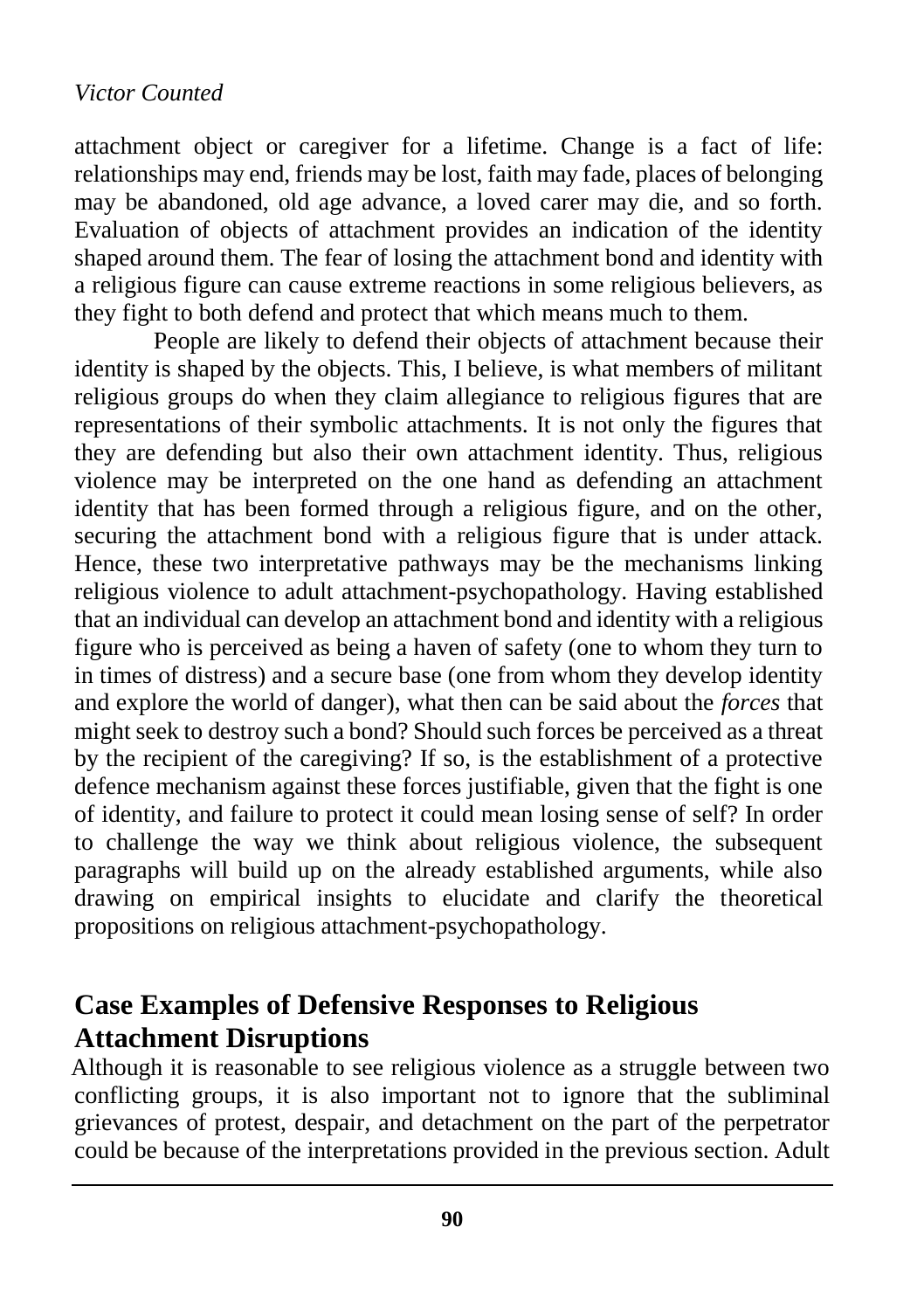religious psychopathology in terms of religious violence has been conceptualised as defensive responses arising, over time, due to the fear of losing an attachment bond and the identity developed thereof. In the next sections, three case examples are used to illustrate the problem of religious violence from the perspective of the perpetrators as a vulnerable group, defending and protecting their objects of attachment from which they experience a safe haven and secure base.

## **Charlie Hebdo versus the Al-Qaeda Islamic Group**

Charlie Hebdo is a controversial and nonconformist newspaper known for featuring cartoons, reports, and jokes reflecting the magazine's irreverent, antireligious stance on sensitive issues that often make fun of Catholicism, Islam, Judaism, and various other institutions while at the same time sharing local and international news. Charlie Hebdo's cartoonists are widely celebrated for attacking political and religious institutions without mercy, often crudely. The senior editor of Charlie Hebdo, George Biard, once said that 'Attacking all religions is the basis of our identity' (Murray 2015). In 2006, several Islamic organisations sued the Charlie Hebdo newspaper for re-publishing the *Jyllands-Posten* (a Danish newspaper) caricature of Muhammad, but they were unsuccessful. Charlie Hebdo published a similar satirical cartoon of Muhammad later in 2011, which according to some was a forbidden depiction of the Islamic religious figure in some interpretations of Islam (cf. BBC News 2011). In response, the newspaper was firebombed and attacked; their website was also hacked (Boxel 2011). This *protest* phase continued between the news agency and the Islamic communities who were against the satire of their religious figure with placards saying 'Behead those who insult Islam', 'The future must not belong to those who slander the prophet of Islam', 'Be prepared for the real holocaust', and 'Freedom go to hell', among others. In 2012, similar publication made its way again to public light via Charlie Hebdo, this time, publishing several cartoons and nude caricatures of Muhammad. This came at a time when there were several attacks on the United States' foreign missions in the Middle East. Vinocur (2012) believes that these attacks were linked to the anti-Islamic film 'Innocence of Muslims' which spurred outrage across Islamic states, hence prompting the French government to close their embassies and foreign missions in several Muslim countries (Samuel 2012). As the cartoons of Muhammad sparked debate and riots within Muslim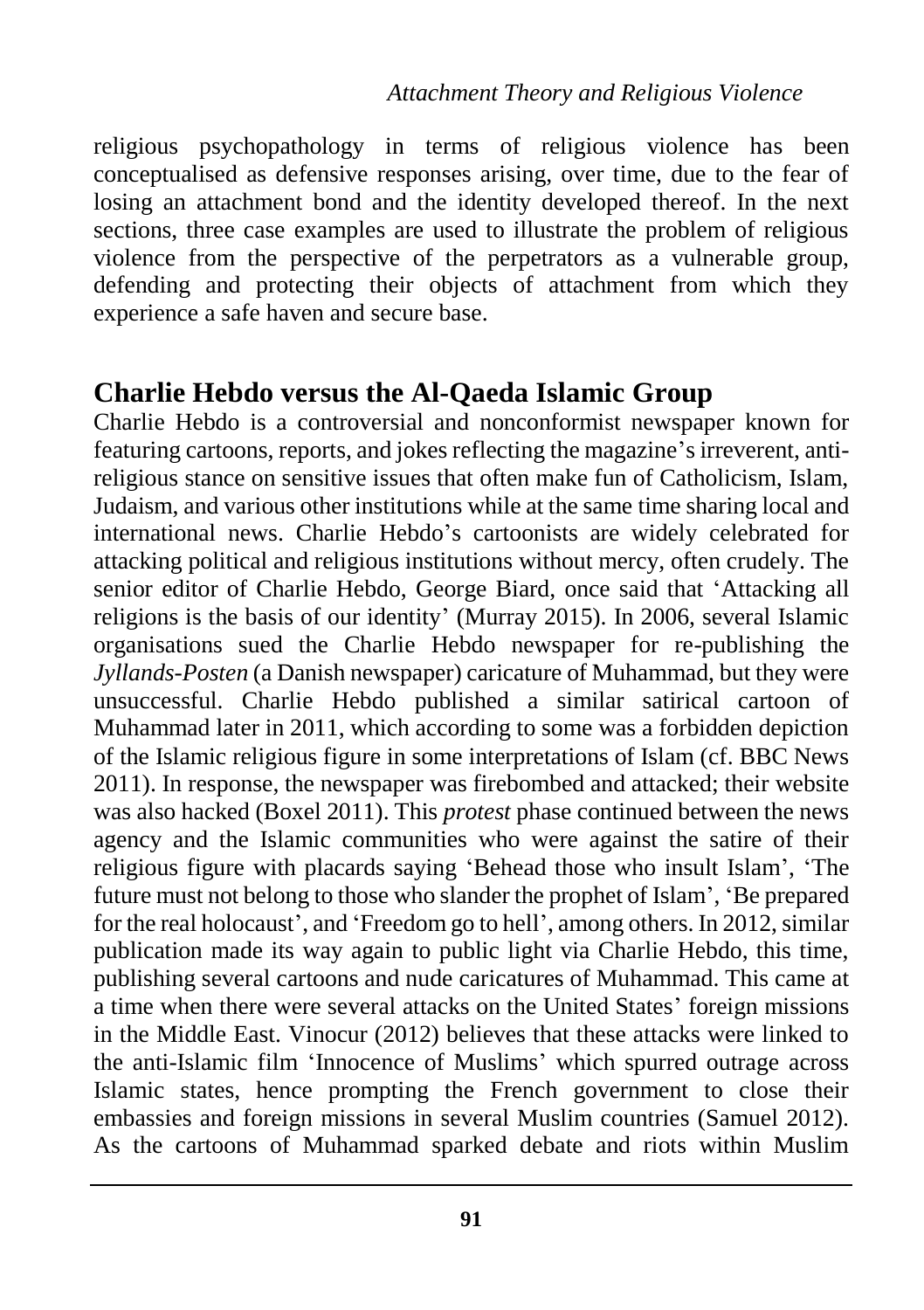communities in France and around the world, riot police surrounded the Charlie Hebdo's offices to guard them against possible attacks. The intensity of the Muslim community outrage from around the world, at this point, could be conceptualised as the *despair* phase of their defenses as most of them seem to exude frustration resulting from losing hope of redeeming the integrity of their sacred figure, and thus came the Islamic militant al-Qaeda group threatening to revenge for the *attack* on their religious figure.

In response to the accusations of Islamophobia, the chief editor of Charlie Hebdo, Stephane Charbonnier, stated in 2011, 'We have to carry on until Islam has been rendered as banal as Catholicism' (Murray 2015). In their *despair,* this response made the al-Qaeda militant group to add Stephane to their Most Wanted List in 2013, along with three other Danish newspaper staff members who caricatured Prophet Muhammad in earlier publications. In the early morning of Wednesday 7th January 2015, Charlie Hebdo was attacked by the al-Qaeda group, killing the chief editor Stephane Charbonnier and several other staff members. This tragic event sparked global debates over freedom of speech and Islamophobia, stressing the possible motive of the attackers, which some argued was to shut down a news agency that lampooned their religious attachment figure. In an online video response to the terror attack, Nasr al-Ansi, a top ranking al-Qaeda commander issued an official statement on behalf of the terrorist group citing 'vengeance for the prophet' as the reason for the attack.

We, al-Qaeda in the Arabian Peninsula (AQAP), claim responsibility for this operation as vengeance for the messenger of Allah … The leadership of AQAP was the party that chose the target and plotted and financed the plan ... It was following orders by our general chief Ayman al-Zawahiri … The heroes were chosen and they answered the call … Today, the mujahideen avenge their revered prophet, and send the clearest message to everyone who would dare to attack Islamic sanctities (Nar al-Ansi 2015).

Gruber (2015) reasons that the Charlie Hebdo attackers were misinformed about the view that images of Muhammad are banned in the Koran. The notion of prohibition of Muhammad's images gained ground among Islamic fundamentalist groups, even though it was only intended to discourage Muslims from practicing idolatry (Burke 2015). Nonetheless, while it is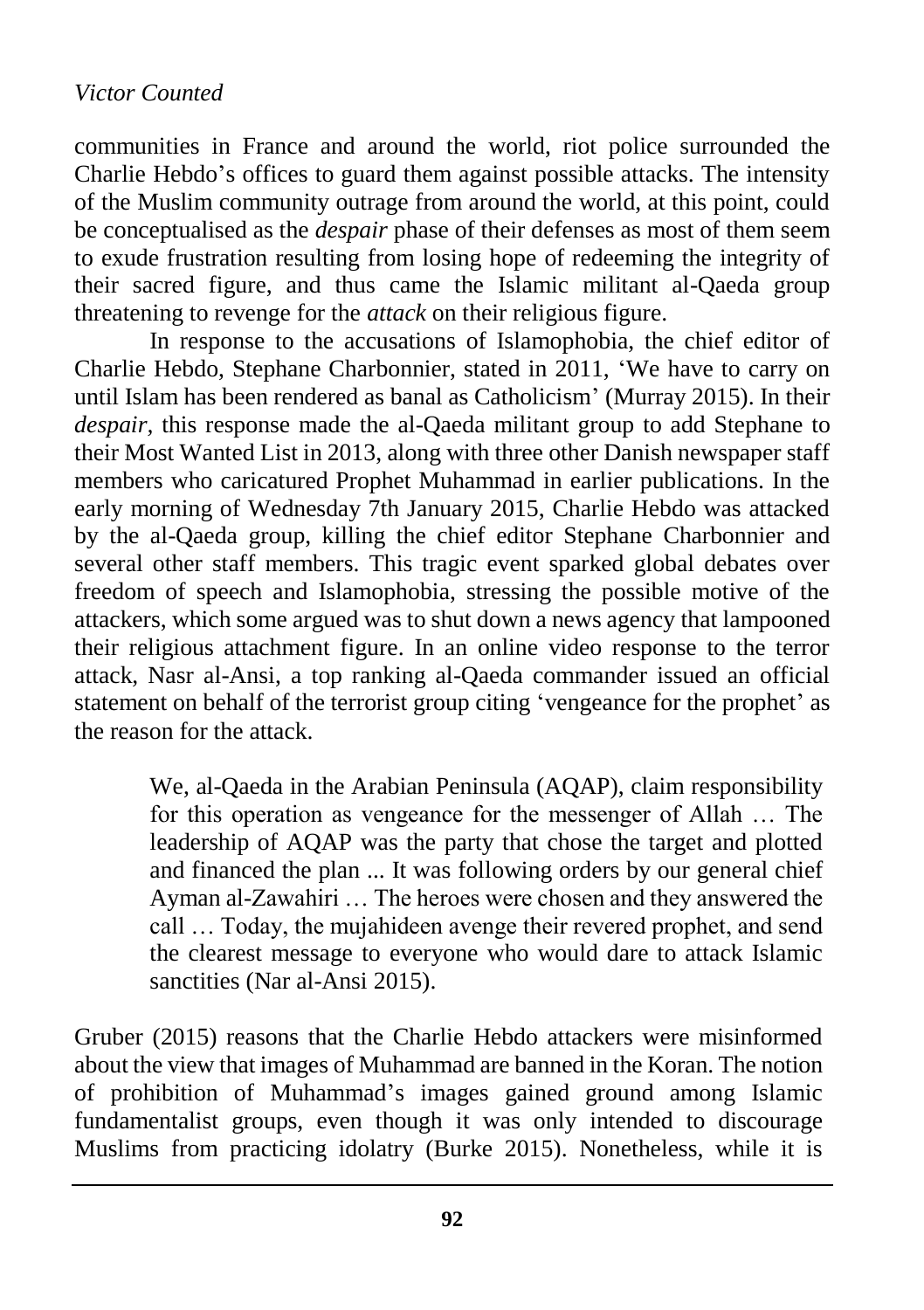necessary to debate what might have caused the provocation of the Islamic militant community, one can see that the caricature of their religious figure was not perceived as a friendly gesture, but rather was seen, as Nar al-Ansi puts it, 'an attack on Islamic sanctities' and a threat to undermine their source of attachment and Islamic identity. The slander of a religious figure, as seen in the case of Charlie Hebdo and al-Qaeda, is an example of how a caricature of an object of attachment, to which a group turns to for the construction of their identity, can trigger negative, defensive emotions and prejudices in the form of protest and despair toward others, arising both because of identitythreat and threats to a safe haven and secure base. One could argue then that the final stage of defensive responses to attachment disruptions, which is the *detachment* phase, was not observed in the al-Qaeda and Charlie Hebdo case example. Observing for *detachment* would mean that the religious believers show positive attitudes toward alternative religious 'caregivers', in this case turning to another religious figure, as a way of surviving and coping with the attachment disruptions.

## **Boko Haram versus the Nigerian Government**

Boko Haram is another Islamic militant group in northern Nigeria that claims to pursue the aim of establishing a *pure* Islamic state in Nigeria, one that is governed by Sharia law (Walker 2012). This kind of rhetoric is like that used to disseminate the Jihadi agenda by militant Islamic groups such as Al-Qaeda, ISIS, and al-Shabaab; all of which are willing to protest in despair to defend the cause of their religious figure even at the expense of their own lives. While this pursuit is questionable in all its formulations, one cannot turn a deaf ear to the killings of innocent people by the Boko Haram group in many northern parts of Nigeria. Unfortunately, northern Nigeria has a long, sad history of riots and communal conflicts and outbreaks of religious violence between different groups, in particular among the Christian and Muslim populations, and between the Hausas and Fulanis (Agbiboa 2013). Although the trend of communal conflicts seems to be a common practice in northern Nigeria, the affliction brought to several northern states by the Boko Haram group took the world by surprise. Outside observers have now begun to take Boko Haram seriously with the awareness campaigns such as the #BringBackOurGirls movement that drew international attention to the mass killings and abductions of innocent communities in northern Nigeria.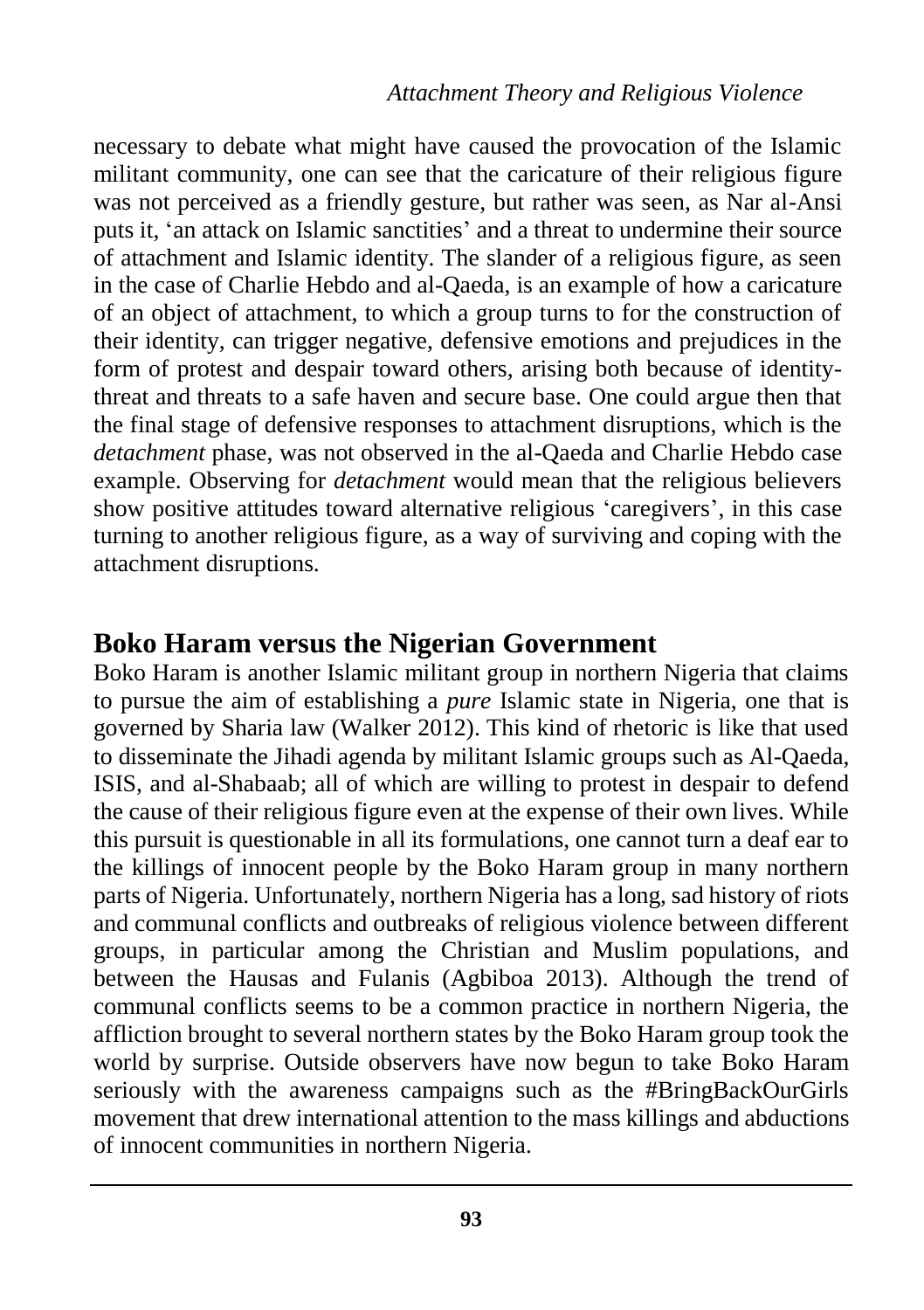Despite the increased insurgency by the Boko Haram group, there has been little explanation as to what might have caused this rise in violence. Some have settled for conspiracy theories suggesting that this is a power tussle to make governance difficult for the former President Goodluck Jonathan (2010 - 2015), who was from the southern region. Within this purview, Mustapha (2014) reasons that Boko Haram could have been responding to alleged political marginalisation of Northerners. Others associate the insurgency and rise of the group to be because of poverty in northern Nigeria, and a connection to Al-Qaeda, as often described by former Nigerian President Jonathan as 'an Al-Qaeda of West Africa' (Irish 2014; Mustapha 2014). None of these theories seem to adequately explain the intentions of the Boko Haram militant group, nor why they would advocate for an Islamic state system.

It is difficult to say what drives the Boko Haram group if their motives are not examined. The history of Boko Haram is an ambiguous one, and no one account is sufficient to clearly paint a picture of what is happening within this group. However, a helpful start would be to interpret the ethos that informs about what the Islamic militant group stands for. In 2011, Boko Haram came up with a statement of belief that can help us understand their ideology and demands in relation to attachment theory, as they identified themselves thus:

We want to reiterate that we are warriors who are carrying out Jihad (religious war) in Nigeria and our struggle is based on the traditions of the holy prophet. We will never accept any system of government apart from the one stipulated by Islam because that is the only way that the Muslims can be liberated. We do not believe in any system of government, be it traditional or orthodox, except the Islamic system which is why we will keep on fighting against democracy, capitalism, socialism, and whatever. We will not allow the Nigerian Constitution to replace the laws that have been enshrined in the Holy Qur'an, we will not allow adulterated conventional education (Boko) to replace Islamic teachings. We will not respect the Nigerian government because it is illegal. We will continue to fight its military and the police because they are not protecting Islam. We do not believe in the Nigerian judicial system and we will fight anyone who assists the government in perpetrating illegalities (Salkida 2009).

From the above statement, it appears that the Boko Haram group seems to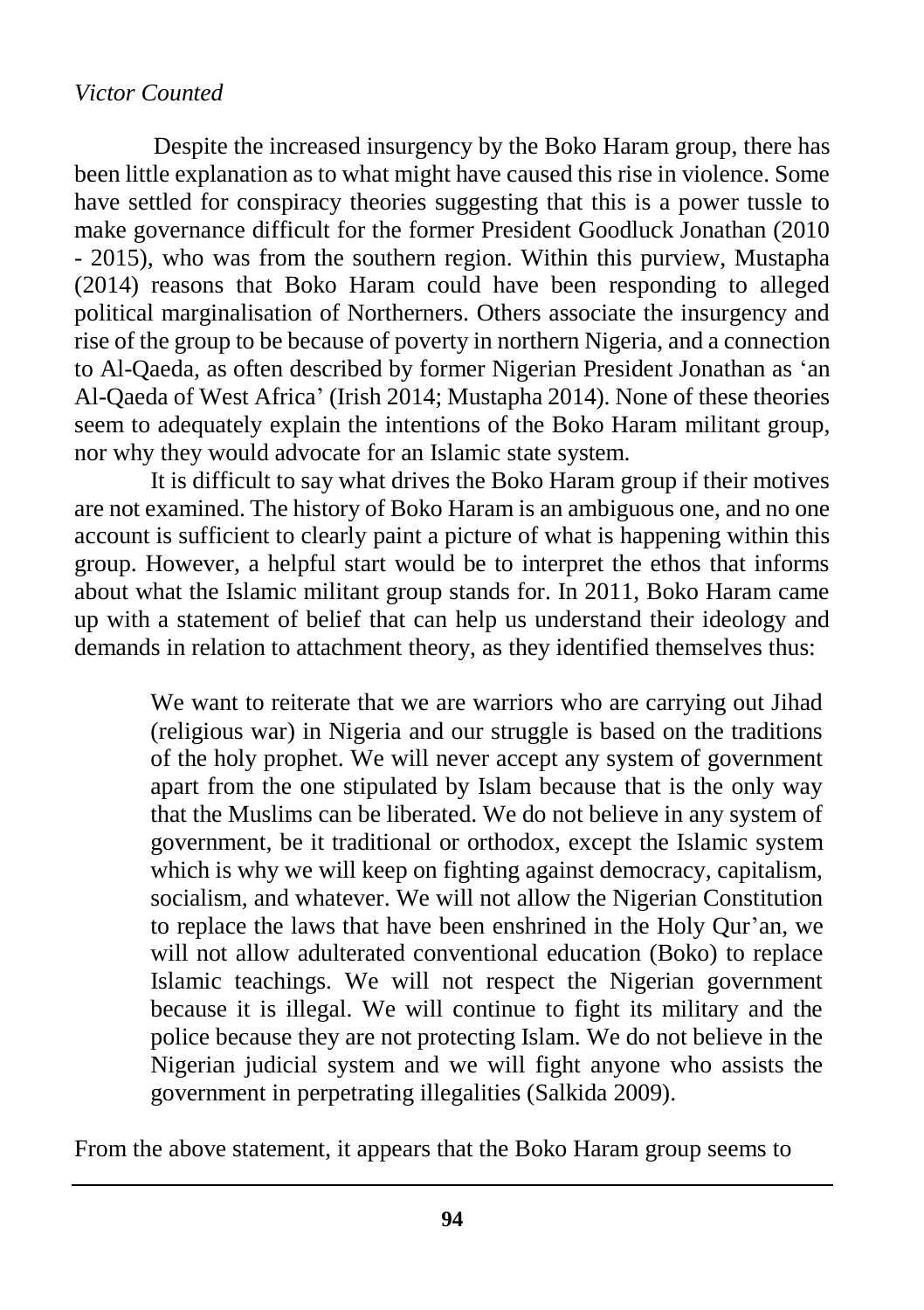identify themselves as some sort of 'defenders' of the Islamic identity in their protest and despair. There seem to be an underlying bond with their faith and what it represents to them, and anyone who stands contrary to this sense of identity or pose a threat to their attachment identity will be targeted as the enemy. This form of defense seems to share similar characteristic with the Charlie Hebdo versus al-Qaeda case, where an obvious satire toward a religious figure gave rise to a negative prejudice and reactionary defensive responses of protest and despair that ended up in horrific terror attacks. In the case of Boko Haram, the terror group felt threatened by a new government which they claim might enforce the state constitution to 'replace the laws that have been enshrined in the Holy Qur'an' (Salkida 2009). It seems that Boko Haram also exhibits elements of defensive processes of *protest* and *despair* just as their al-Qaeda counterpart. Unfortunately, these defenses are demonstrated through their records of killings and attacks based on an alleged accusation of attachment disruptions.

In clarifying the defensive responses of Boko Haram, Agbiboa (2013:4) considers the group as a 'movement of restoration since their overriding goal continues to be the enforcement of Sharia [Islamic law] in the spirit of earlier times'. The term Boko Haram, aside its literal meaning (i.e. Western education is forbidden) implies some sort of resistance and rejection to 'imposition of Western education and its system of colonial social organisation, which replaced and degraded the earlier Islamic order of the jihadist state' (Isa 2010:332). Isa reasons that the system represented by those who have undergone western forms of education is considered secular and corrupt by Boko Haram, and therefore has no connection to their Islamic identity. Boko Haram leader, Mohammed Yusuf, once said, 'Our land was an Islamic state before the colonial masters turned it to a kafir (infidel) land. The current system is contrary to true Islamic beliefs' (Salkida 2009). The system Mohammed describes is one that he believes is mixed with issues that are contrary to Islamic beliefs and therefore constitutes a problem to their attachment bond and identity.

While the different motives that might have given rise to the Boko Haram insurgency are put into consideration, it must also be noted that this group was a relatively small *protesting* fundamentalist group until the arrest and killing of their leader, Mohammed Yusuf, by the Nigerian security forces in 2009 (Umar 2011). Shortly after the killing of Mohammed Yusuf, there was a volcanic eruption of the Boko Haram *despairing* venom on the Nigerian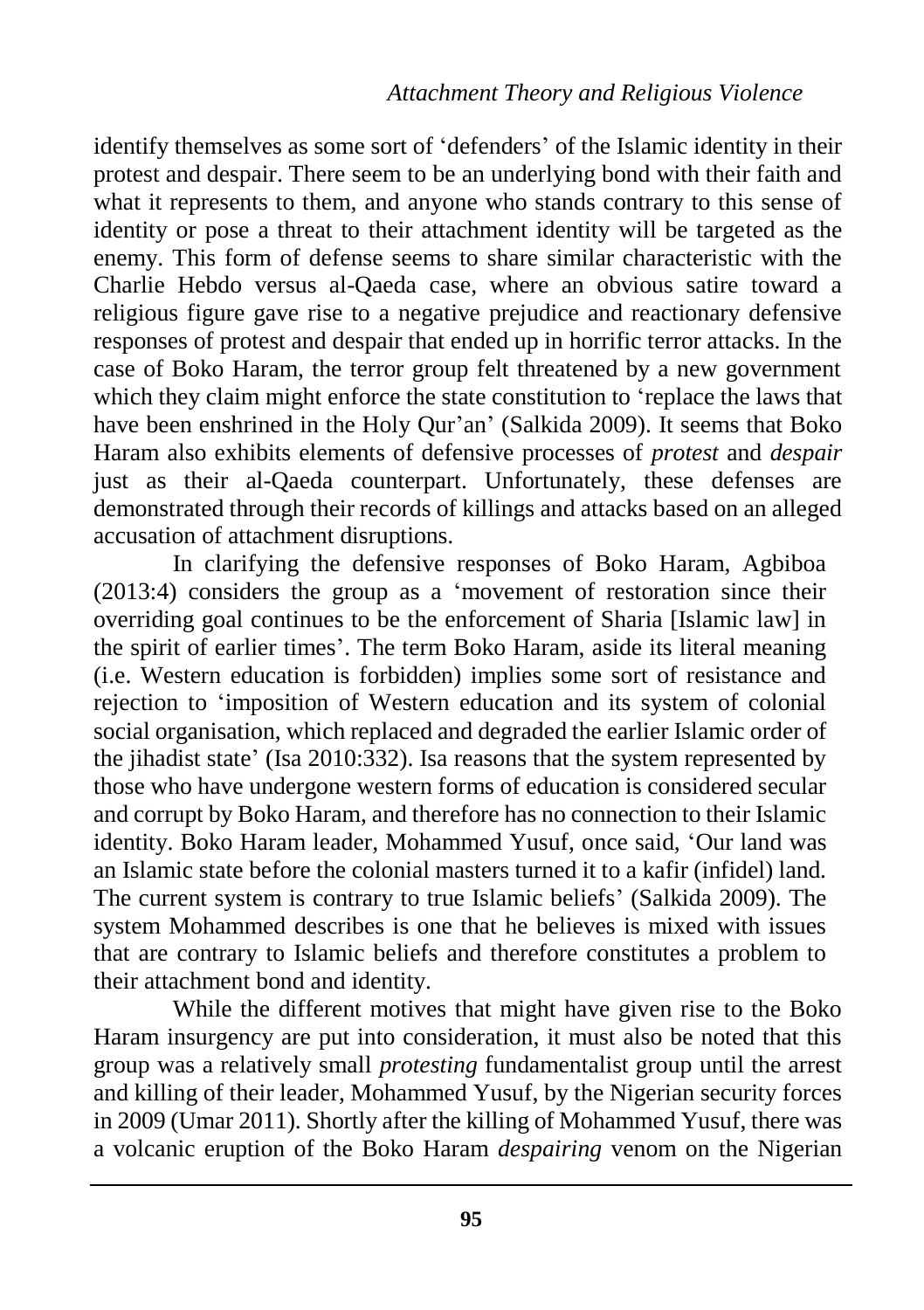state, as they began to firebomb several strategic spots in the country to take revenge for the death of their leader and reinforce their attachment allegiance to him. Although the actions of Mohammed Yusuf might not depict the image of a typical religious figure to an outsider but he was, to some extent, a source of inspiration to those that followed him, especially among the impoverished and alienated members of Boko Haram 'who were animated by deep-seated socio economic and political grievances, such as poor governance and elite corruption' in the country (Agbiboa 2015:146).

When viewed from the outside, it appears that the demand of Boko Haram for an Islamic state devoid of Western culture has to do with religious differences and tensions between blocs of Muslim and non-Muslim groups. Far from it, I argue that the Boko Haram group appears to be protecting their objects of attachment, whether it is their sacred book (Koran) or their group's religious and/or political figure (in the person of Mohammed Yusuf), to which they have forged their sense of identity and found a haven of safety.

## **Pastor Terry Jones and the Islamic Invasion of the West**

The interpretation of attachment-religion connection in relation to religious violence is not peculiar to any religion. Similar patterns of defensive processes to attachment disruptions seem to take center stage within Christian circles as right-wing conservatives defend and protest for the cause of Christianity even to extreme proportions, and often seeing pacifism as an illusion indulged by Christians whose own safety is protected by non-pacifists. A good case example to illustrate how adherents of the Christian faith may also resort to similar protest on the basis of protecting identity or defending an object of attachment is the story of Pastor Terry Jones who between 2010 to 2013 planned on publicly burning 2,998 Korans to mark the anniversary of the 9/11 attacks and protest the Islamic invasion of the West. In his own words during a CNN interview, Jones warns the United States government to 'Stop Islamic migration. They are only coming to this country to enforce ... their Islamic laws upon us. We should stop the building of all Mosques in America until they allow us to build churches in Saudi Arabia and Iran' (Jones 2010). In the interview, Jones also noted that his intentions were to,

send a message to them that radical Islam, Sharia Law, or what they wish to institute for a period of time is not accepted in America ....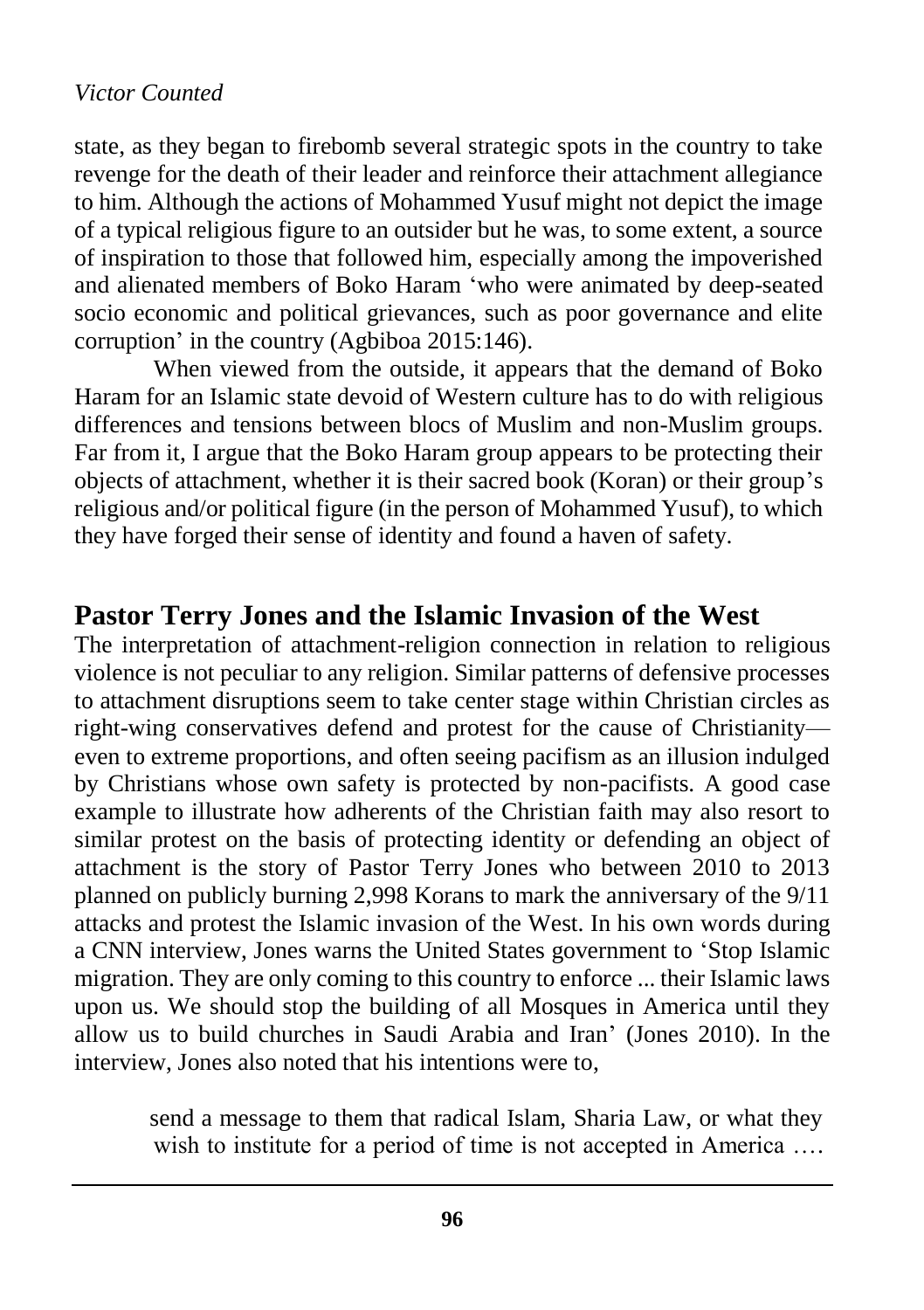We also want to send a message to the moderate Muslims to stay peaceful and moderate ... but we do not want, as it appears to be in some parts of the world, after they gained some numbers in the population they begin to push for Sharia Law and that type of government ... we expect the Muslims that are here in America to respect and honour and obey and submit to our constitution (Jones 2010).

Jones' fear of an Islamic invasion may have given rise to his defensive protest to burn *that* which he translates to be a threat to his safe haven and secure base in terms of his Christian faith and his country America. The rationale for wanting to burn hundreds of Korans, according to Jones, was to demonstrate that Islam was a threat to him, his Christian beliefs, and country. This example also makes an interesting case for our theory in terms of how defensive responses to attachment disruptions in the form of protest may be used to explain similar acts of religious violence from within the ranks of the Christian faith and in other cultural contexts. It is reasoned that Jones' pretext for burning the Koran also parallels with the reasons why Muslim extremists protested the Charlie Hebdo's caricature of prophet Muhammed and equally seems to have semblance with the statement of Boko Haram, even though they took it a bit far by taking human lives in their despair phase of defense. However, it seems that Jones' case only demonstrates the *protest* defensive phase in which the individual signals a potential separation distress due to threats to the attachment bond, be it in the form of raising placards, slogans, threatening an oppressor, or burning that which is sacred to the disruptors. Pastor Jones' case is an example of this moderate demonstration since his defenses did not escalate to that of *despair* which could have translated to extremities that are life threatening, as in the two previous case examples. This goes to show that despite the reactions to the fear of losing a symbol of safety and an attachment identity in religious situations, attachment disruptions can be managed at the protest phase, without escalating to the extreme despairing phase that may endanger the lives of others.

# **Toward an Attachment-Psychopathological Theory of Religious Violence**

In the preceding pages, it was demonstrated that members of a particular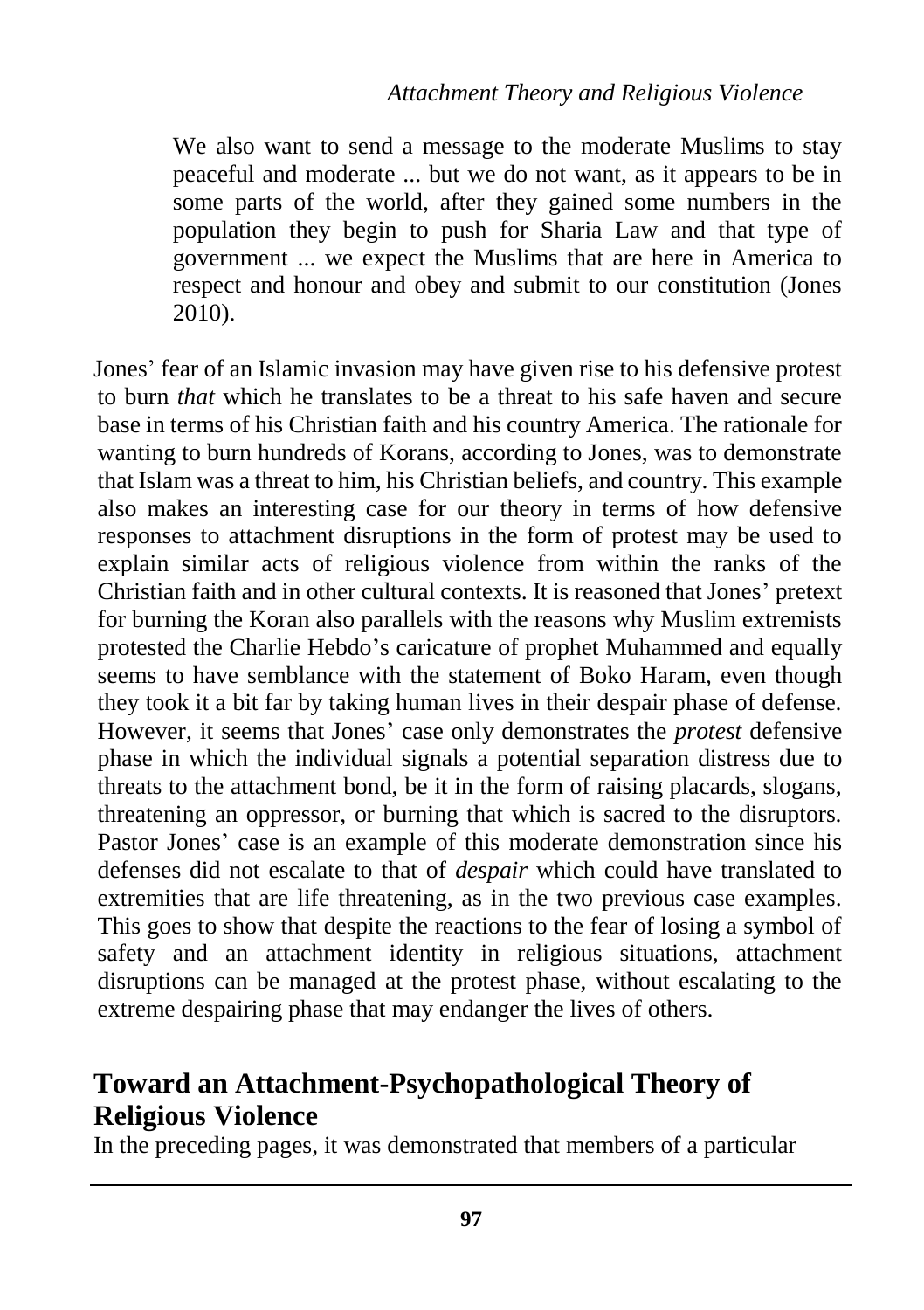political or religious group can develop a collective drive to defend their sense of identity and protect the bond they have established with an object of attachment or religious figure through their protest, despair and detachment mechanisms. When the bond between a religious follower and a religious figure comes under the *corrupting* influence of another group or is perceived to be under attack (as seen in the cases of Charlie Hebdo vs al-Qaeda, Boko Haram vs the Nigerian government, and Pastor Terry Jones vs Islamic radicalisation), this experience can activate adaptive, defensive reactions and responses. This form of defensive mechanism is developed as a strategy for dealing with the tension associated with losing the attachment bond with a religious figure (Kobak *et al.* 2016), and thus conceptualised as the attachmentpsychopathological interpretation of religious violence. This attachment behavioural pattern is similar to Ainsworth et al.'s (1978) anxious and avoidant attachment styles in that it is a direct response to caregiver's responsiveness, as the individual develops feelings of insecurity by being fearful of others and develop self-nurturing behaviour to avoid others so as to cope with troubling emotions. In contrast, this defensive mechanism is not a secure attachment but rather an insecure pattern of attachment which might also be another way of interpreting Main and Solomon's (1990) disorganised attachment since it exhibits a bit of *ambivalent* and *avoidant* tendencies toward other groups, since the defender of the caregiver is both distrusting and dismissal of others due to the prejudices they have about them, and thus, developing defenses of protest, despair, and detachment.

A defensive attachment mechanism in the form of protest, despair, or detachment is the direct response to forces and systems that disrupt an attachment process, especially when such forces are perceived to threaten the attachment bond binding relational partners. Although it is easier to focus on the intensification of feelings and conflicts that give rise to violent religious acts as the cause of the problem, it is reasoned that this assumption is only 'to scratch the surface' and not enough. Religious violence is not always about religion, even though religion may serve as the mobilizing identity. There is a need to pay close attention to the internal conflicts, sustained attachment injuries, psychopathology, and attachment needs of the perpetrators carrying out the acts of violence to better understand how defensive responses against an opposing group can be by-products of how the human brain processes perceived threats, emotions, and worldview defense (cf. Johnson *et al.* 2012). Most importantly, there is also a lot to benefit from examining the nature of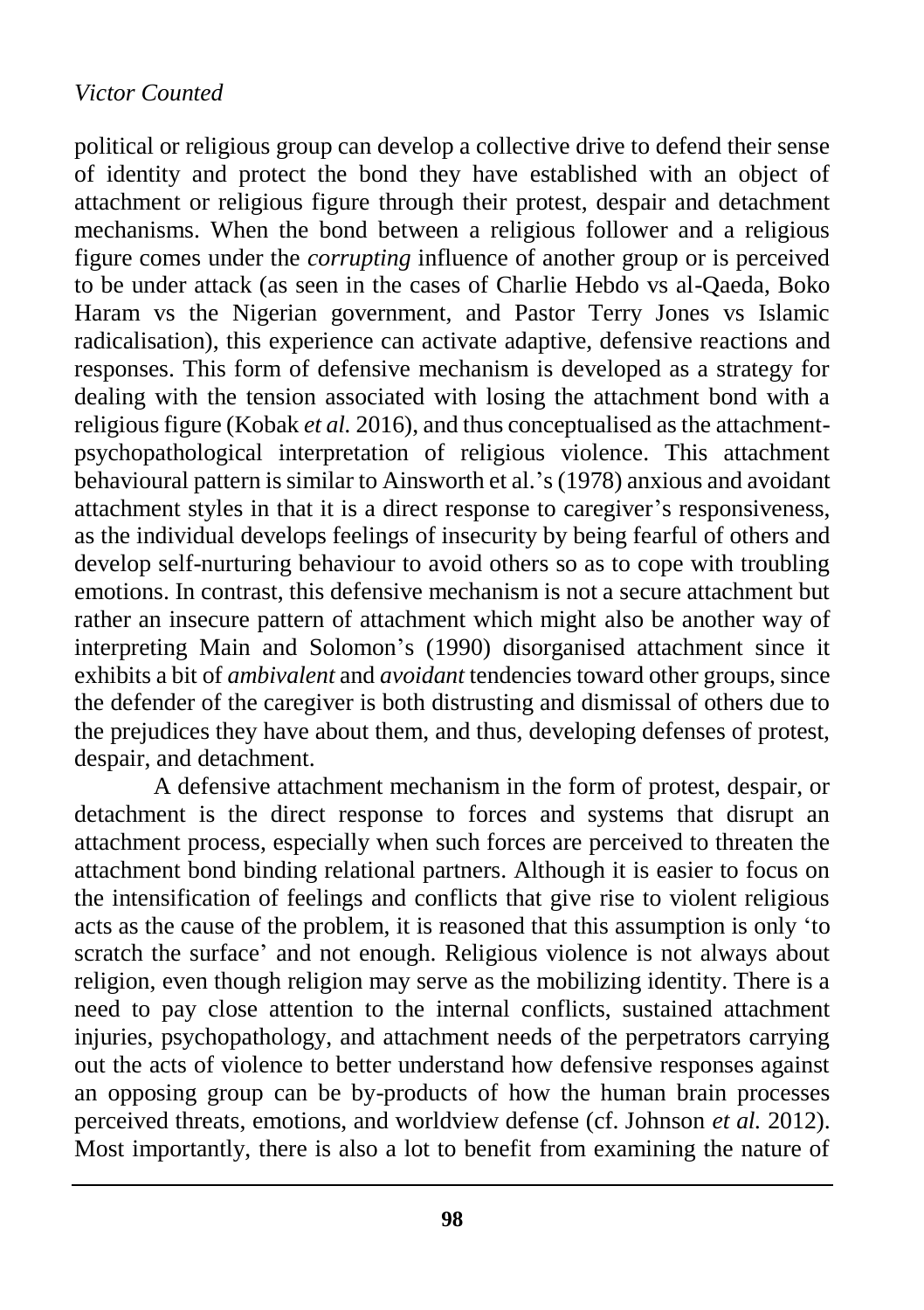this defensive attachment that has now been proposed and how it aligns with other broader perspectives of religious violence theory.

In the case where the individual or group is at the first phase of protesting for their attachment bond due to a phenomenon of attachment disruption, such individual or group could exhibit dramatic demonstrations that only signal a potential separation distress. This distress may be because of not being able to monitor the emotionally attuned communication with the attachment figure, even though they may still be optimistic about having the figure back in their lives. However, when such disruption is severe and prolonged it can initiate the second phase of defensive reaction which is the despairing stage in which the individual or group loses hope of maintaining their attachment bond and thus putting their own lives on the line to revenge for their lost attachment. This second phase is where acts of extreme violence and terrorism are adopted to make a statement about the hopelessness of losing an attachment bond upon which identity is formed, as the individual or group becomes alienated from their true values to perpetuate horrific acts of terror and violence. In contrast, the detachment phase presents an opportunity for dialogue and exploring alternative attachment figures that would fill in the void of attachment. In inter-religious contexts, this is where the individual who has experienced severe attachment disruptions with a religious figure turns to another religious figure for answers and hope. For instance, after exhausting the first and second defensive options, a Muslim *agitator* could find hope and peace in another religious attachment figure within or outside of his or her own religion as a way of expressing the last phase of defensive response – *detachment*.

Instead of shying away from the problem of attachment disruption by morphing into anxious-ambivalent or anxious-avoidant attachment style as in the case of infants, defensive processes in religious attachments demonstrate how adults experiencing attachment religious relationships defend their religious figure and respond to forces that might want to break the bond shared with their sacred objects. Agents of disruption in attachment processes are often identifiable due to a variety of factors that contribute to the development of prejudice in a person such as one's internal working models and relationship experiences, which predetermine the extent to which an opposing force is seen as an attack. Thus, adults who had unhealthy attachments with their primary caregivers would often be quick to initiate their defensive attachment mechanism as they almost immediately interpret the actions of others as a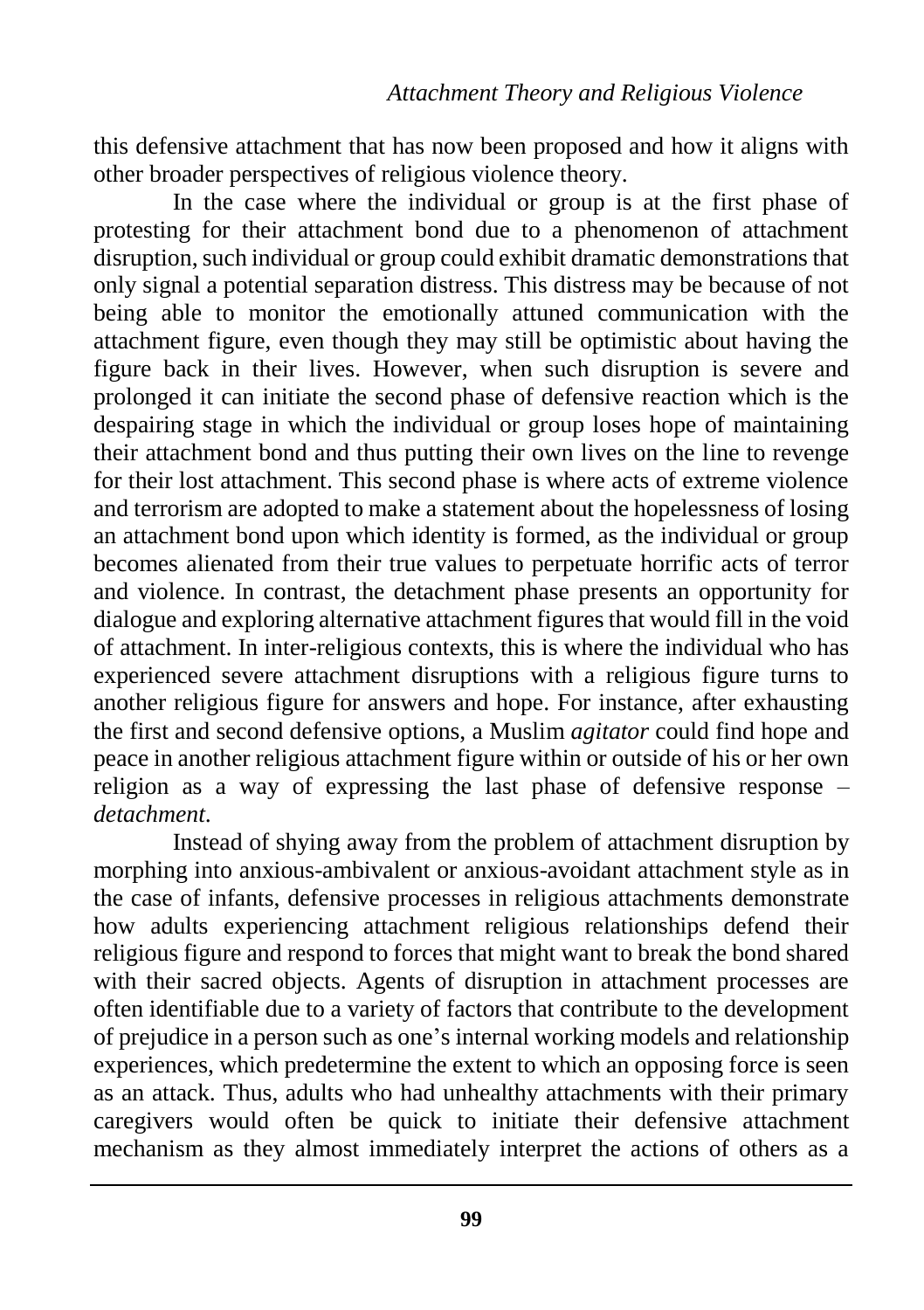threat to their sense of identity and attachment. It is therefore plausible to put forward that religious violence can arise from attachment insecurity due to the need to secure an attachment bond and defend an object of attachment around which a sense of identity and security has been built. Hence, it is proposed that religious violence could be conceptualised as a way of dealing with what is happening in the human minds in terms of emotionally attuned detections of attachment disruptions that make religious believers susceptible to vulnerable defenses of protest, despair, and detachment, which are initiated to secure the attachment bond being formed with a religious object.

When a group finds a haven of safety in a religious object or in a person, it should not come as a surprise when they defend their source of security and identity, especially when such a figure, or the bond thereof, is being threatened by another group. That some perpetrators of religious violence attack another group in retaliation for their external imposition to or disruption of their way of life is a theoretical perspective that could be used to further conceptualise religious violence as an attachment phenomenon. The case examples of Charlie Hebdo versus al-Qaeda, Boko Haram versus the Nigerian government, and Pastor Terry Jones essentially depict a picture of what adult defensive responses to religious attachment disruptions may look like in real-life situations, as the individuals and groups involved carry out acts of violence to defend their religious objects of attachment. These *protesting*  and *despairing* groups portray themselves as *defenders* of a religious figure to which the security and identity of their community are framed.

There are several other broad theoretical perspectives that also point to this proposed attachment-psychopathological perspective on religious violence. Giddens (1990), for example, refers to this form of defensive responses as necessary adaptive reactions for attaining, what he refers to as an 'ontological security', which is an emotional phenomenon rooted in the unconscious. When one's sense of ontological security is threatened, the individual develops adaptive reactions to deal effectively with the challenges of being in the world. Huntington (1996) on the other hand saw this paradigm of disruption as the clash of civilisations, predicting that the dominating source of conflict would be the clash of culture of which religion is a mobilizing factor. Neumayer and Plumper (2009) also reasoned that acts of religious violence and terrorism do not necessarily depend on the prevalence of the disruptions as such, but on the strategic benefits of exploiting the weakness of an opposing group. Ultimately, when the relatively long-enduring bond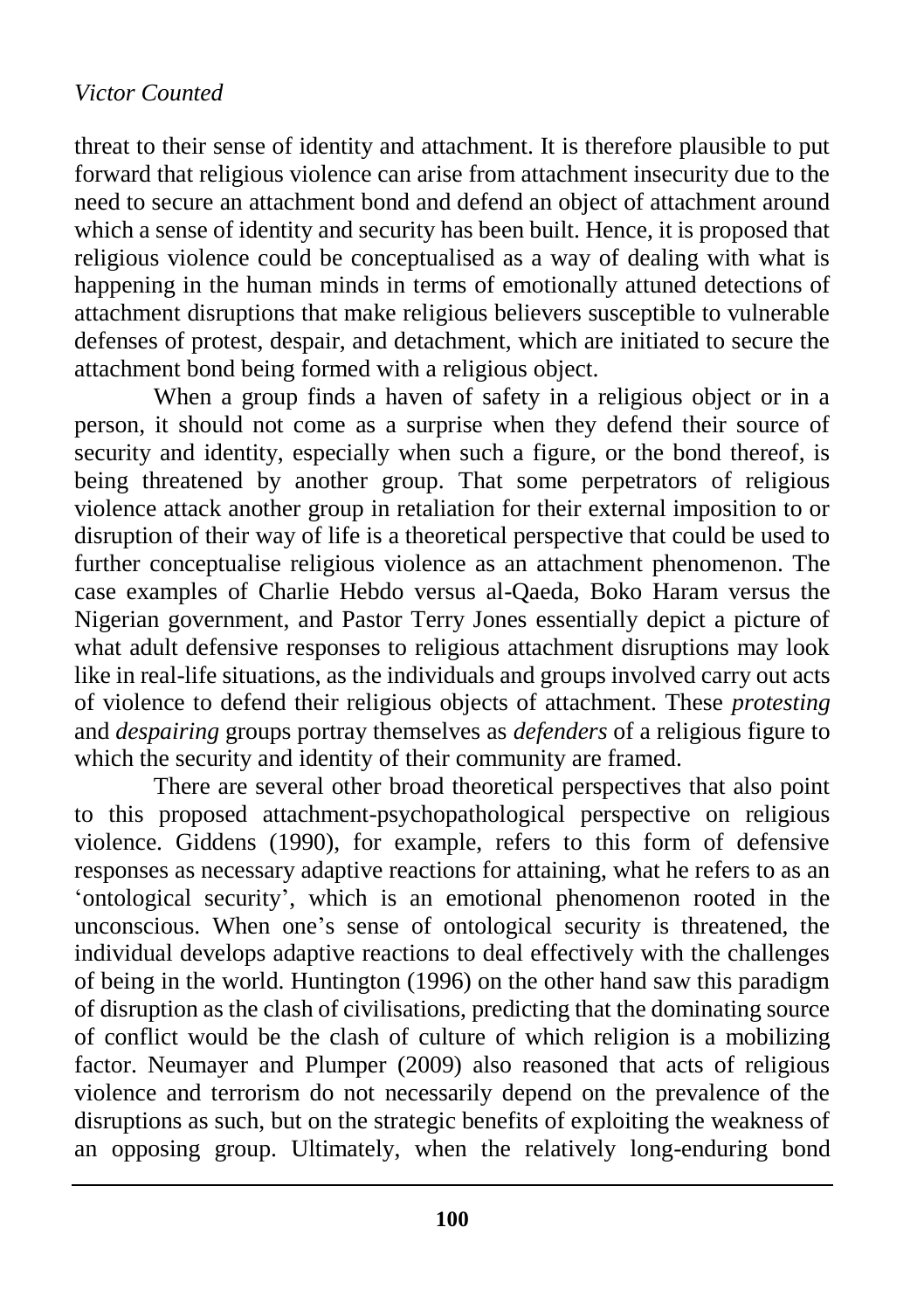between a social group and their object(s) of attachment is disrupted and violated, there is bound to be consequences since the object is important as a unique symbol and is interchangeable with no other (cf. Ainsworth 1973; 1989).

One obvious limitation of this paper is in the choice of three case examples which might be a potential weakness for the discourse analysis. While this might be a good critique of this paper, Georgaca and Avdi (2011:148) contend that 'discourse analyses often rely on relatively small numbers of participants and/or texts, in part due to the fact that analysis is very labour-intensive and large amounts of data would be prohibitive'. In addition, due to the individual differences in psychological functions, it is likely that the presented propositions may not be representative of every case of religious violence since research in adult religious psychopathology remain uncharted waters. Hence, more empirical investigations are required to strengthen the attachment theoretical argument on religious violence, especially ones that would represent the three defensive processes in religious attachment disruptions. Unfortunately, the texts and discourses used did not provide evidence of the *detachment* phase which might have demonstrated the role of defensive processes as an important framework for theorizing inter-religious relations. In conclusion, attachment theory provides a platform to interpret acts of religious violence and terrorism, as seen in cases cited in this paper, as responses to attachment disruptions. This perspective allows us to argue that when recipients of attachment moves into defensive modes against an opposing group, they circle their wagons for protection from those perceived to be threats to their attachment bond, and then move to resolve their vulnerable feelings of fear and anxiety for losing a caregiver through their protest, despair, and detachment.

# **Conclusion**

The paper provides theoretical insights on how the development of attachment transcends early childhood years and can become a lens through which to interpret the religious behaviour of adults. Attachment theory was used as an alternative theoretical framework for understanding the etiology of religious violence; thus, arguing that when a religious figure is experienced as a secure base and a safe haven, this *salvation* can generate into a cumulative allegiance and reciprocity toward such symbolic attachment figure. Hence, defensive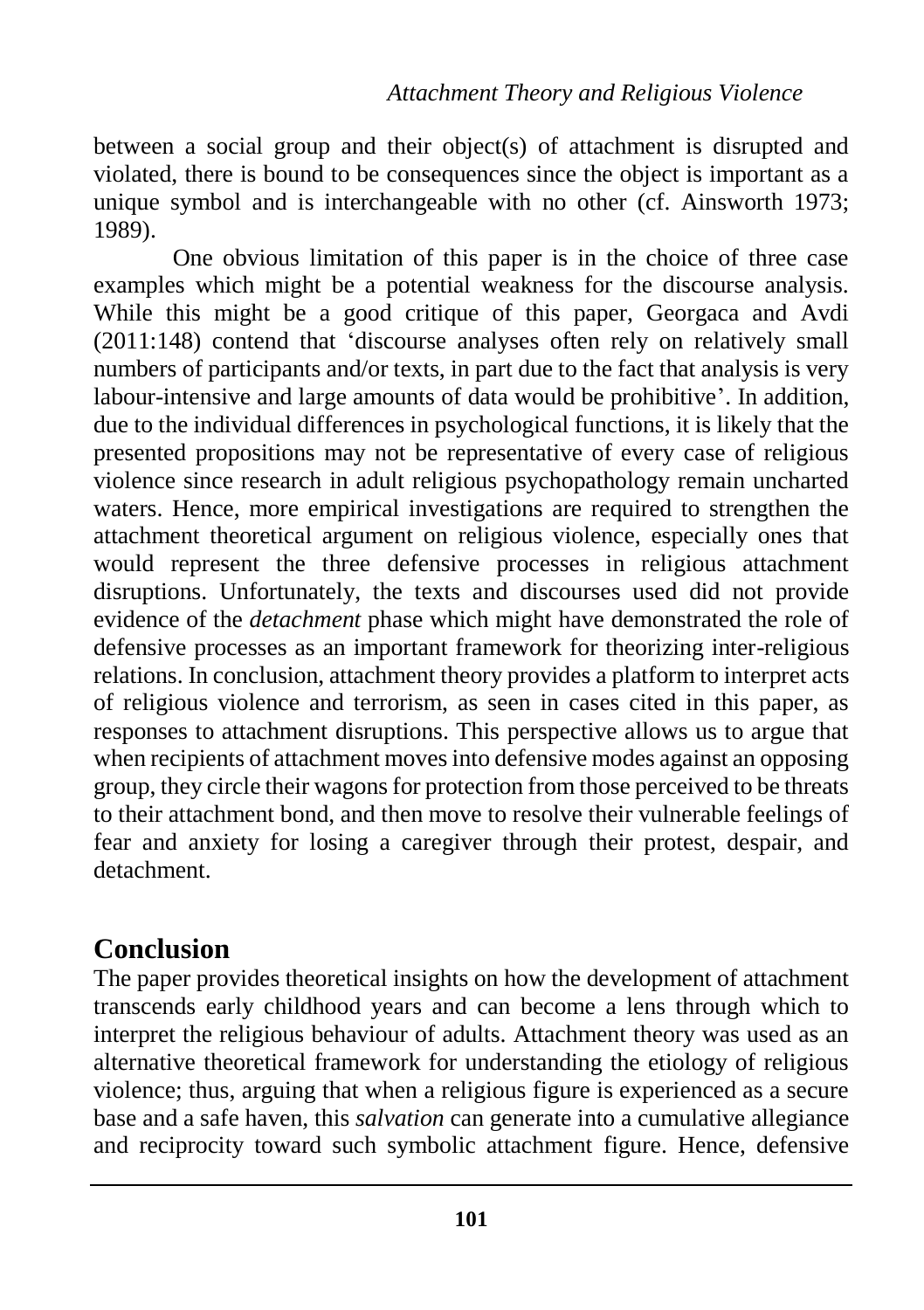responses to attachment disruptions that threaten the relationship with the figure can be the precursor that increase the risk of adult religious psychopathology.

It is therefore proposed that religious violence can be reinterpreted as the by-product of attachment biological processes and a psychological problem, one that is internalised and created when a group or an individual, over time, disrupts the attachment process of another group. The organised defensive responses to this violation of attachment in the form of protest, despair, or detachment is a reasonable form of therapy, albeit a negative one, that is used as a reparative process for restoring confidence in the attachment bond. The starting point to resolving the issue of religious violence would be to amplify the role played by the human brain in creating toxic prejudices and expectations from which defensive responses are initiated. To this end, there is a need to identify the ways in which attachment disruptions are executed in the modern world in order to understand the extent to which we can conceptualise and problematize the conflicts that have now been labelled 'religious', 'political', and 'violent'.

## **References**

- Agbiboa, D.E. 2013. The Ongoing Campaign of Terror in Nigeria: Boko Haram versus the State. *Stability: International Journal of Security and Development* 2,3: 1-18.
- Agbiboa, D.E. 2015. Why Boko Haram Exists: The Relative Deprivation Perspective. *African Conflict and Peacebuilding Review* 3,1: 144-157.
- Ainsworth, M.D.S. 1973. The Development of Infant-mother Attachment. In Cardwell, B. & H. Ricciuti (eds.): *Review of Child Development Research.* Volume 3. Chicago: University of Chicago Press.
- Ainsworth, M.D.S. 1989. Attachments beyond Infancy. *American Psychologist* 44: 709-716.
- Ainsworth, M.S., M.C. Blehar, E. Waters & T. Wall 1978. *Patterns of Attachment: A Psychological Study of the Strange Situation*. Hillsdale, NJ: Erlbaum.
- al-Ansi, N. 2015. *A Message Regarding the Blessed Battle of Paris*. Yemen: al-Qaeda in Arabian Peninsula.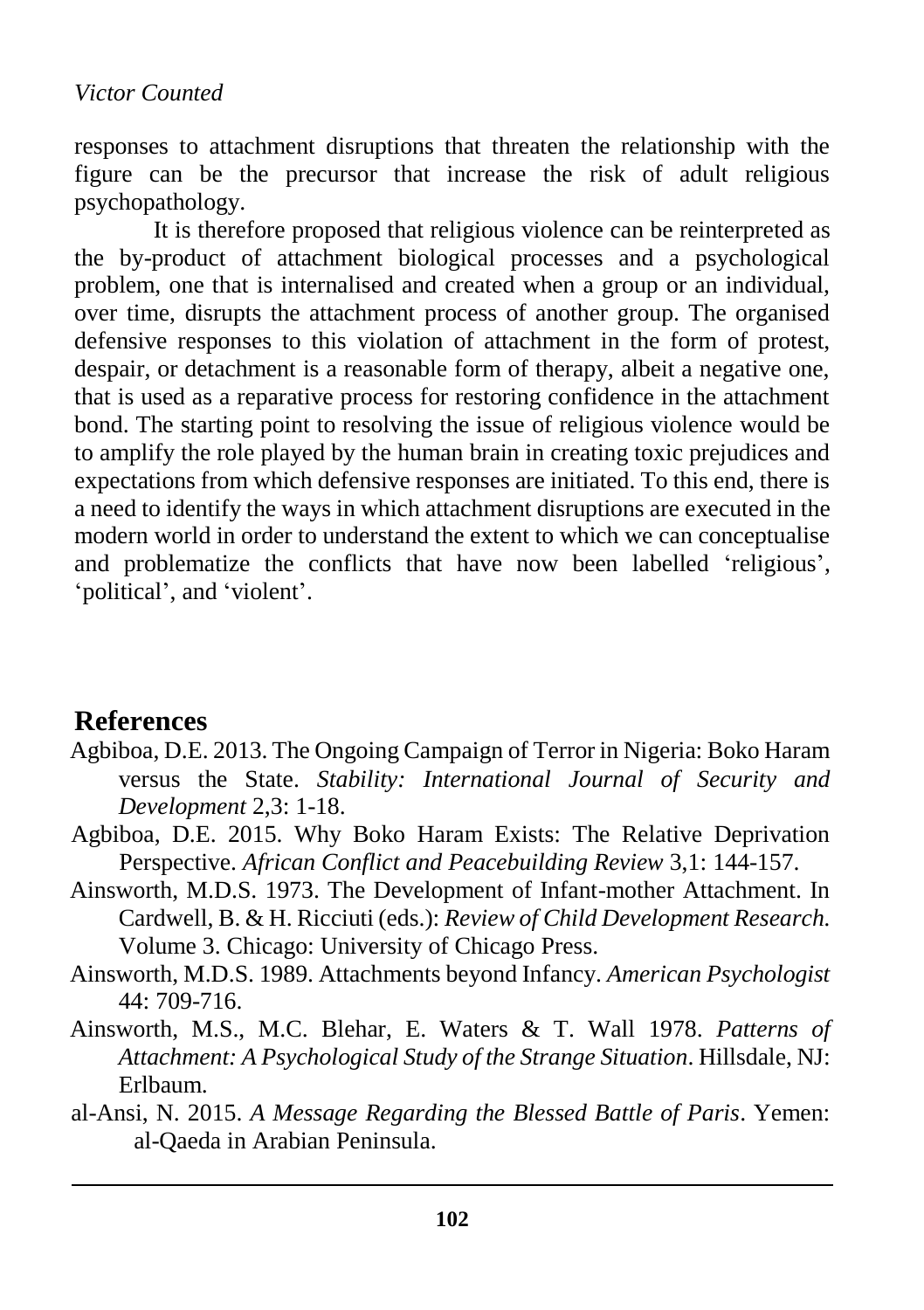- Augustyn, B.D., T.W. Hall, D.C. Wang & P.C. Hill 2016. Relational Spirituality: An Attachment-Based Model of Spiritual Development and Psychological Well-Being. *Psychology of Religion and Spirituality.*
- BBC 2016, June 24. Eight Reasons Leave won the UK's Referendum on the EU. Available at: www.bbc.com/news/uk-politics-eu-referendum-36574526. (Accessed on 9 January 2017.)
- Berman, S.L., M.J. Montgomery & W.M. Kurtines 2004. The Development and Validation of a Measure of Identity Distress. *Identity: An International Journal of Theory and Research* 4,1: 1-8.
- Berman, S.L., C.F. Weems & T.R. Stickle 2006. Existential Anxiety in Adolescents: Prevalence, Structure, Association with Psychological Symptoms and Identity. *Journal of Youth and Adolescence* 35: 303-10.
- Berzonsky, M.D. & G.J. Neimeyer 1994. Ego Identity Status and Identity Processing Orientation: The Moderating Role of Commitment. *Journal of Research in Personality* 28,4: 425-35.
- Bondarouk, T. & H.J.M. Ruël 2004. Discourse Analysis: Making Complex Methodology Simple. In Leino, T., T. Saarinen & S. Klein (eds.): *Proceedings of the 12th European Conference on Information Systems* (ECIS). June 14-16 2004. Turku Finland.
- Bowlby, J. 1958. The Nature of the Child's Tie to his Mother. *International Journal of Psychoanalysis* 39: 350-371.
- Bowlby, J. 1973. *Attachment and Loss. Volume 2: Separation.* New York: Basic Books.
- Bowlby, J. 1977. *The Making and Breaking of Affectional Bonds*. I: Aetiology and Psychopathology in the Light of Attachment Theory. II: Some Principles of Psychotherapy. *British Journal of Psychiatry* 130: 201-210 and 421-431.
- Bowlby, J. 1982. Epilogue. In Parkes, C.M. & J. Stevenson-Hinde (eds.): *The Place of Attachment in Human Behavior*. London & New York: Tavistock.
- Bowlby, J., J.D. Robertson & D. Rosenbluth 1952. A Two-Year-Old Goes to Hospital. *The Psychoanalytic Study of the Child* 7,1:82-94.
- Bowlby J. 1969. *Attachment. Attachment and Loss: Volume 1. Loss.* New York: Basic Books.
- Boxel, J. 2011. *Firebomb Attack on Satirical French Magazine*. *Financial Times* 2 November. Available at: [https://www.ft.com/content/75f87b24-](https://www.ft.com/content/75f87b24-0541-11e1-a3d1-00144feabdc0) [0541-11e1-a3d1-00144feabdc0.](https://www.ft.com/content/75f87b24-0541-11e1-a3d1-00144feabdc0) (Accessed on 16 Janaury 2017.)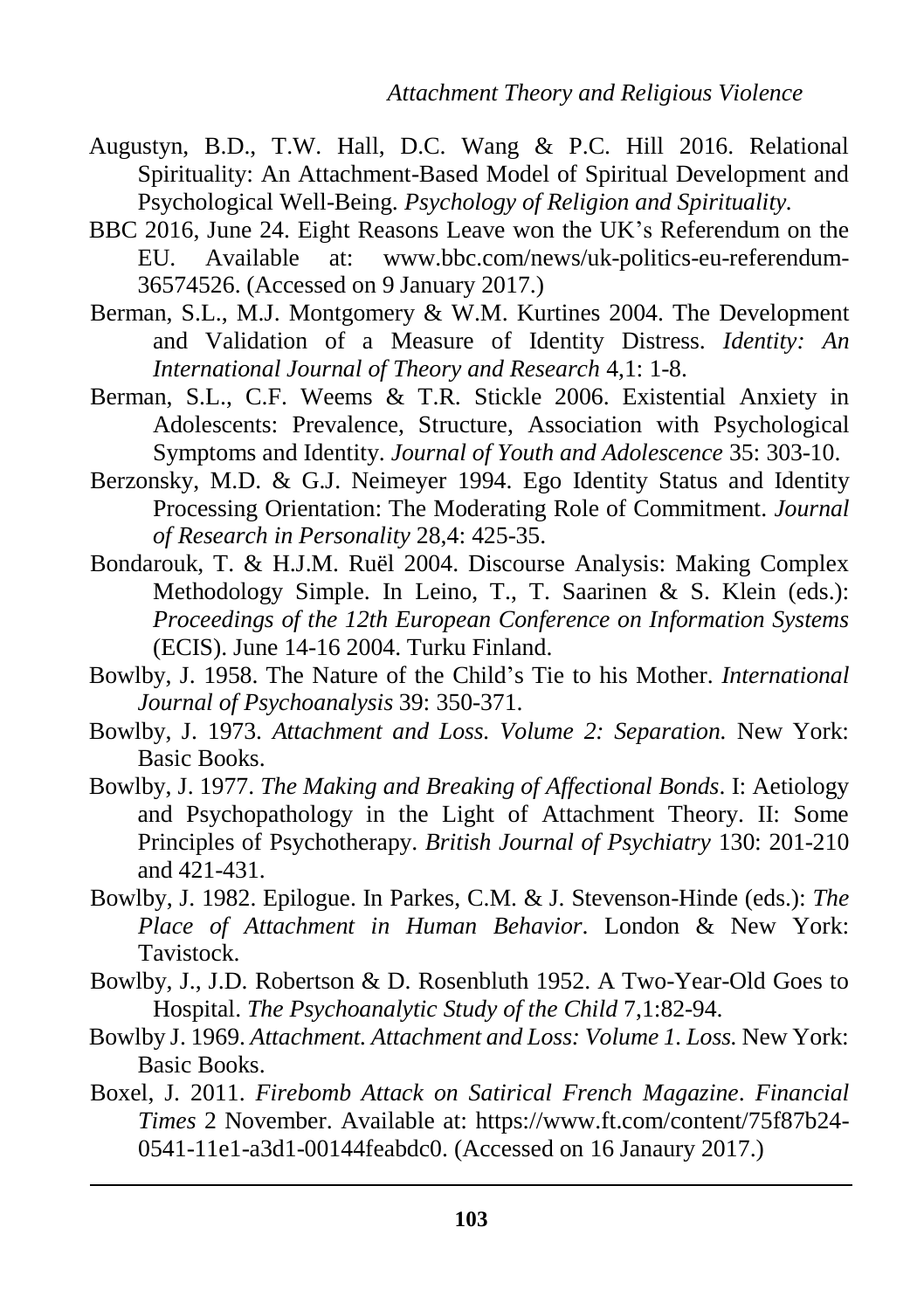- Brandt M.J., D.R. van Tongeren 2015. People both High and Low on Religious Fundamentalism are Prejudiced towards Dissimilar Groups. *Journal of Personality and Social Psychology* 112,1: 76-97.
- Brandt M.J. & C. Renya 2010. The Role of Prejudice and the Need for Closure in Religious Fundamentalism. *Personality and Social Psychology Bulletin* 36: 715-725.
- Burke, D. 2015 *Why Islam Forbids Images of Mohammed*. BBC 9 January. Available at: [http://edition.cnn.com/2015/01/07/living/islam-prophet](http://edition.cnn.com/2015/01/07/living/islam-prophet-images/)[images/.](http://edition.cnn.com/2015/01/07/living/islam-prophet-images/) (Accessed on 16 January 2017.)
- Calhoun, C.J. 2002. *Classical Sociological Theory*. Oxford: Wiley-Blackwell.
- Campbell, E., G.R. Adams & W.R. Dobson 1984. Familial Correlates of Identity Formation in Late Adolescence: A Study of the Predictive Utility of Connectedness and Individuality in Family Relations. *Journal of Youth and Adolescence* 13,6: 509-25.
- Cicirelli, V.G. 1991a. Attachment Theory in Old Age: Protection of the Attached Figure. In Pillemer, K. & K. McCartney (eds.): *Parent-child Relations across the Life Span*. Hillsdale, NJ: Erlbaum.
- Cicirelli, V.G. 1991b. Life Span Attachment Theory as an Explanation of Children's Help to Frail Elderly Parents. In Montada, L. & H.W. Bierhoff (eds.): *Altruism in Social Systems*. Toronto: Hogrefe.
- Cicirelli, V.G. 2014. God as the Ultimate Attachment Figure for Older Adults. *Attachment and Human Development* 6,4: 371-388.
- Counted, V. 2016a. The Psychology of Youth Faith Formation: A Caregiving Faith? *Journal of Youth and Theology* 15,2:146 – 172.
- Counted, V. 2016b. God as an Attachment Figure: A Case Study of the God Attachment Language and God Concepts of Anxiously Attached Christian Youths in South Africa. *Journal of Spirituality in Mental Health* 18,4:316- 346.
- Counted, V. & F. Watts 2017. Place Attachment in the Bible: The Role of Sacred Places in Religious Life. *Journal of Psychology and Theology.*
- Ellison, C.G., M. Bradshaw, K.J. Flannelly & K.C. Galek 2015. Prayer, Attachment to God, and Symptoms of Anxiety-Related Disorders among U.S. Adults. *Sociology of Religion* 76,1: 140-143.
- Erikson, E. 1956. The Problem of Ego Identity. *Journal of the American Psychoanalytic Association* 4: 56-121.

Ferm, V. 1945. *The Encyclopedia of Religion.* Secaucus, NJ: Poplar.

Gallup, G., Jr., & S. Jones 1989. *One Hundred Questions and Answers:*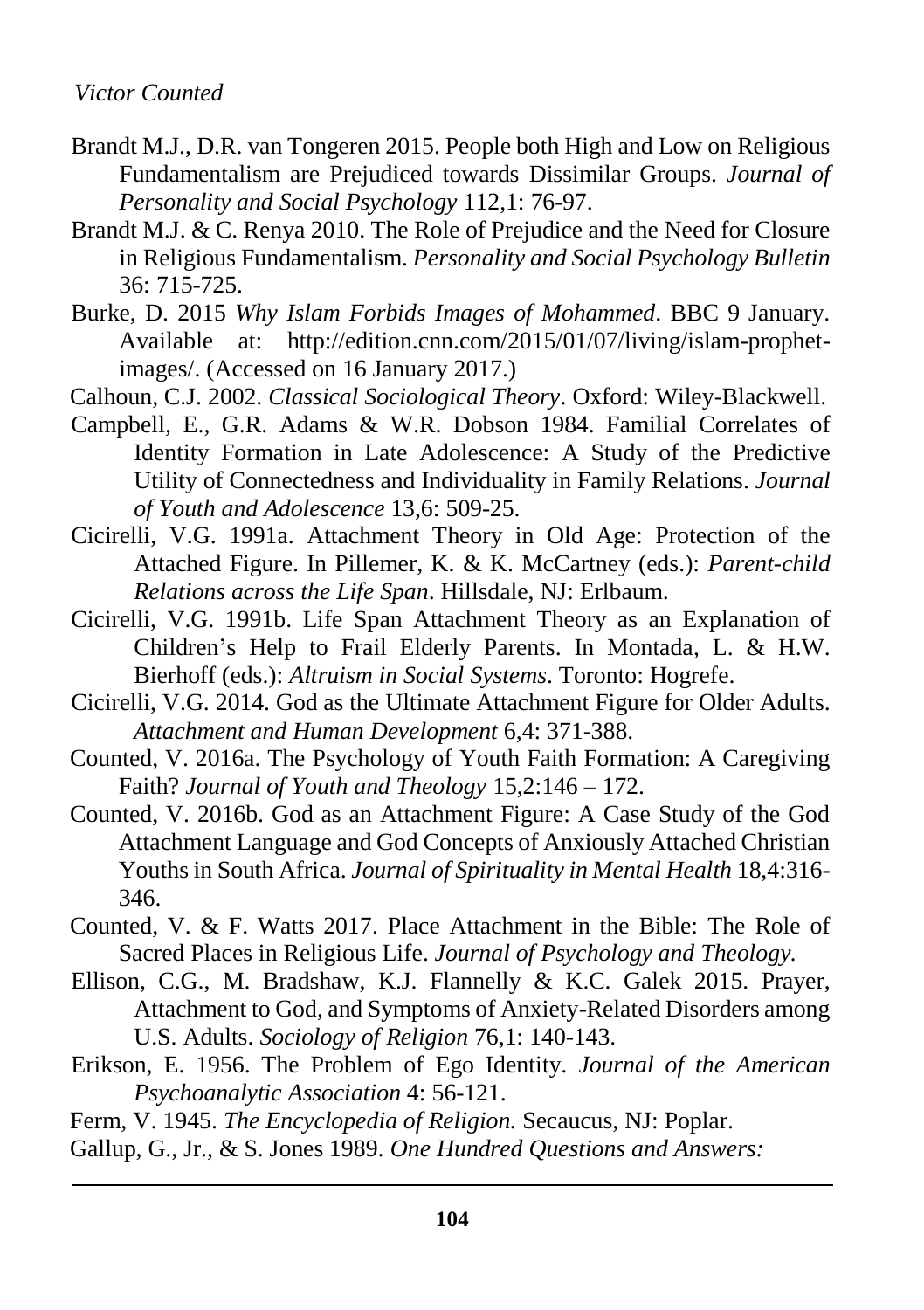*Religion in America.* Princeton, NJ: Princeton Religious Research Center.

- Georgaca, E. & E. Avdi 2011. Discourse Analysis. In Harper, D. & A.R. Thompson (eds.): *Qualitative Research Methods in Mental Health and Psychotherapy: A Guide for Students and Practitioners*. New York: John Wiley & Sons.
- Giddens, A. 1990. *The Consequences of Modernity.* Cambridge: Polity Press.
- Granqvist, P. & B. Hagekull 1999. Religiousness and Perceived Childhood Attachment: Profiling Socialized Correspondence and Emotional Compensation. *Journal for the Scientific Study of Religion* 38: 254–273.
- Granqvist, P., M. Mikulincer, V. Gewirtz & P.R. Shaver 2012. Experimental Findings on God as an AF: Normative Processes and Moderating Effects of Internal Working Models. *Journal of Personality and Social Psychology* 103:804-818.
- Granqvist, P., B. Hagekull & T. Ivarsson 2012. Disorganised Attachment Promotes Mystical Experiences via a Propensity for Alterations in Consciousness (Absorption). *International Journal for the Psychology Religion* 22:180-197.
- Granqvist, P., M. Mikulincer & P.R. Shaver 2010. Religion as Attachment: Normative Processes and Individual Differences. *Personality and Social Psychology Review* 14: 49-59.
- Granqvist, P., C. Ljungdahl & J.R. Dickie 2009. God is Nowhere, God is Now Here: Attachment Activation, Security of Attachment, and Perceived Closeness to God among 5-7-year-old Children from Religious and Nonreligious Homes. *Attachment and Human Development* 9: 55-71.
- Granqvist, P. & I.A. KirkpatrickL 2016. Attachment and Religious Representations and Behavior. In Cassidy, J. & P.R. Shaver (eds.): *Handbook of Attachment: Theory, Research, and Clinical Applications.* 3rd Edition. New York: Guilford.
- Gruber, C. 2015. *The Koran does not Forbid Images of the Prophet*. *Newsweek.* Available at: http://europe.newsweek.com/koran-does-not-forbid-imagesprophet-298298?rm=eu. (Accessed on 16 January 2017.)
- Hall T.W., A. Fujikawa, Sarah R. Halcrow & P.C. Hill 2009. Attachment to God and Implicit Spirituality: Clarifying Correspondence and Compensation Models. *Journal of Psychology and Theology* 37: 227-242.
- Hart, J.T., A. Limke & P.R. Budd 2010. Attachment and Faith Development. *Journal of Psychology and Theology* 38,2:122-128.
- Howard, K., A. Martin, L.J. Berlin & J. Brooks-Gunn 2011. Early Mother-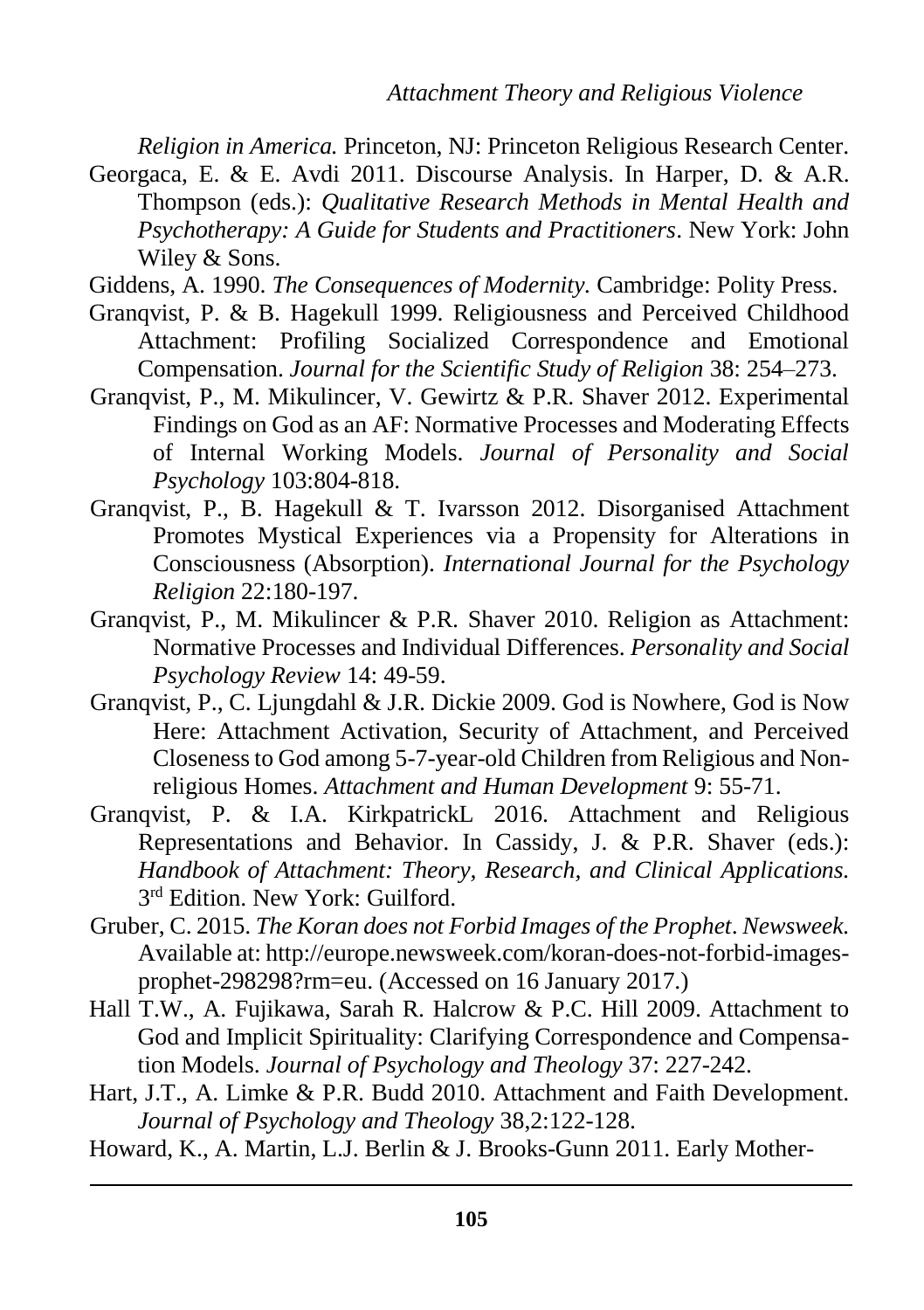Child Separation, Parenting, and Child Well-Being in Early Head Start Families. *Attachment and Human Development* 13,1: 5–26.

- Huntington, S. 1996. *The Clash of Civilizations and the Remaking of World Order*. New York: Simon & Schuster.
- Irish, J. 2014. Nigerian President: Boko Haram is West Africa's Al Qaeda. Reuters. Available at: http://www.businessinsider. com/r-boko-haram-iswest-africas-al-qaeda-says-nigerian-president-2014-17. (Accessed on 16 January 2017.)
- Isa, M.K. 2010. Militant Islamist Groups in Northern Nigeria. In Okumu, W. & A. Ikelegbe (eds.): *Militias, Rebels and Islamist Militants: Human Security and State Crises in Africa.* Pretoria, South Africa: Institute for Security Studies.
- Johnson, M.K., W.C. Rowatt & J.P. LaBouff 2012. Religiosity and Prejudice Revisited: In-group Favoritism, Out-group Derogation, or Both? *Psychology of Religion and Spirituality* 4,2: 154-168.
- Jones, T. 2010. *Pastor Terry Jones wants to Burn Quran on 9/11.* Available at: [https://youtu.be/HqtrYRaeOTM.](https://youtu.be/HqtrYRaeOTM) (Accessed on 25 May 2017.)
- Kashima, Y. 2016. Culture and Psychology in the 21<sup>st</sup> Century: Conceptions of Culture and Person for Psychology Revisited. *Journal of Cross-Cultural Psychology* 47: 4-20.
- Khazan, O. 2012. *Charlie Hebdo Cartoons Spark Debate over Free Speech and Islamophobia*. *The Washington Post* 19 September. Available at: [https://www.washingtonpost.com/blogs/blogpost/post/charlie-hebdo](https://www.washingtonpost.com/blogs/blogpost/post/charlie-hebdo-cartoons-spark-debate-over-free-speech-and-islamophobia/2012/09/)[cartoons-spark-debate-over-free-speech-and-islamophobia/2012/09/](https://www.washingtonpost.com/blogs/blogpost/post/charlie-hebdo-cartoons-spark-debate-over-free-speech-and-islamophobia/2012/09/) 19/4b3ba988-026b-11e2-9b24-ff730c7f6312\_blog.html?utm\_term=. 8fb1639789a3. (Accessed on 16 January 2017.)
- Kirkpatrick, L.A. 1992. An Attachment-theory Approach to the Psychology of Religion. *The International Journal for the Psychology of Religion* 2: 3– 28.
- Kirkpatrick, L. A. 1998. God as a Substitute Attachment Figure: A Longitudinal Study of Adult Attachment Style and Religious Change in College Students. *Personality and Social Psychology Bulletin* 24: 961- 973.
- Kobak, R, K. Zajac & S.D. Madsen 2016. Attachment Disruptions, Reparative Processes, and Psychopathology: Theoretical and Clinical Implications. In Cassidy, J. & P.R. Shaver (eds.): *Handbook of Attachment: Theory, Research, and Clinical Applications.* New York: Guilford Press*.*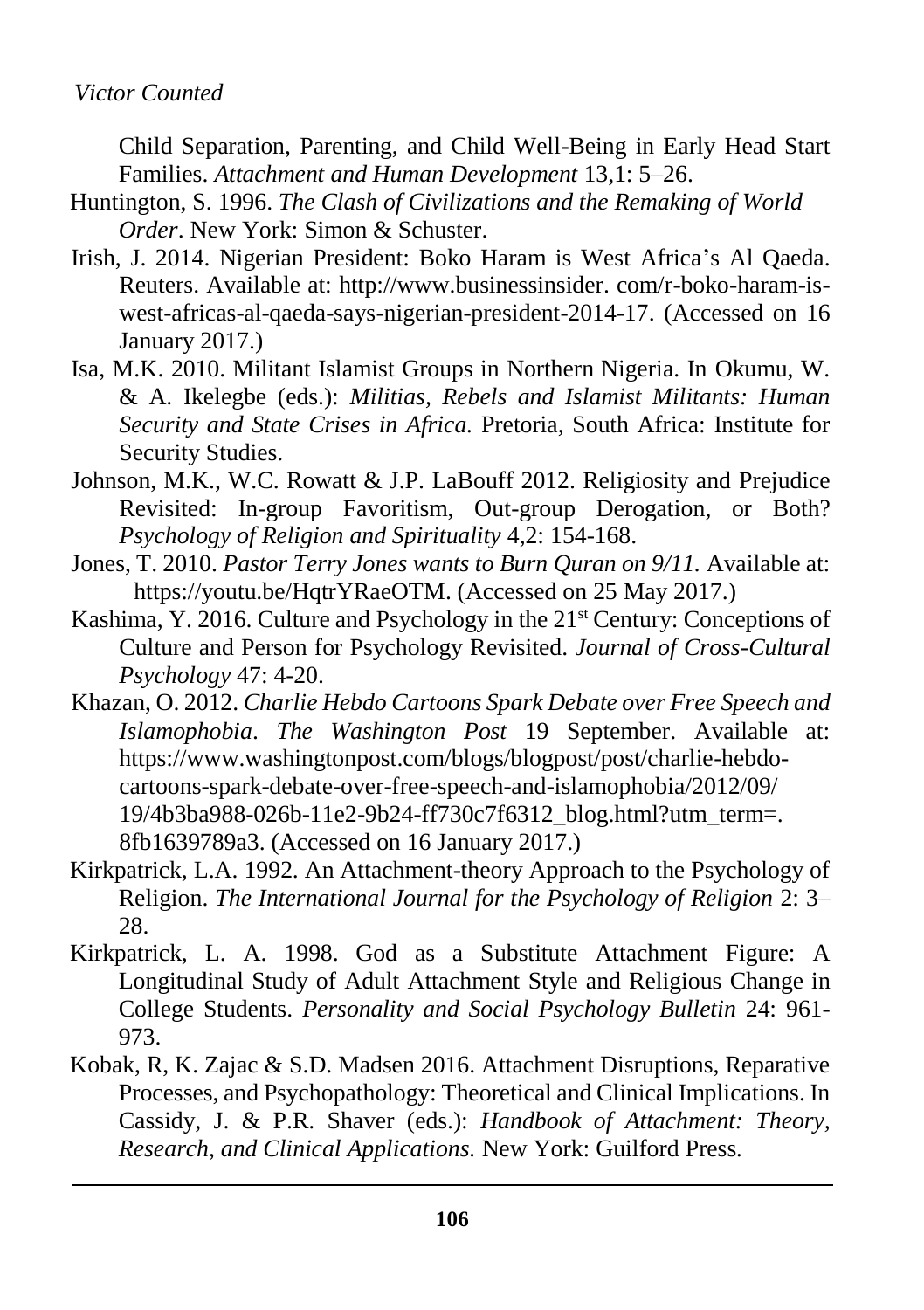- Lapsley, K.D., K. Rice & D. FitzGerald 1990. Adolescent Attachment, Identity, adjustment to College: Implications for the Continuity of Adaptation Hypothesis. *Journal of Counselling and Development* 68: 561–565.
- Leonard, K.C., K.V. Cook, C.J. Boyatzis, C.N. Kimball, & K.S. Flanagan 2013. Parent-Child Dynamics and Emerging Adult Religiosity: Attachment, Parental Beliefs, and Faith Support. *Psychology of Religion and Spirituality* 5,1: 5-14.
- Levin, B. & K. Grisham 2016. *Hate Crime in the United States: 20 State Compilation Data.* San Bernardino: Center for the Study of Hate and Extremism, California State University.
- Liotti, G. 2004. Trauma, Dissociation, and Disorganized Attachment: Three Strands of a Single Braid. *Psychotherapy: Theory, Research, Practice, Training* 41: 472-486.
- Lowenstein, L.F. 2007. Parental Alienation: How to Understand and Address Parental Alienation Resulting from Acrimonious Divorce or Separation. Dorset, UK: Russell House Publishing.
- Main, M., & J. Solomon 1986. Discovery of a New, Insecure-disorganized/ Disoriented Attachment Pattern. In Yogman, M. & T.B. Brazelton (eds.): *Affective Development in Infancy*. Norwood, NJ: Ablex.
- Main, M. & J. Solomon 1990. Procedures for Identifying Infants as Disorganised/ Disoriented during the Ainsworth Strange Situation. In Greenberg, M.T., D. Cicchetti & E.M. Cummings (eds.): *Attachment in the Preschool Years*. Chicago, IL: University of Chicago Press.
- Mickelson, K.D., R.C. Kessler & P.R. Shaver 1997. Adult Attachment in a Nationally Representative Sample. *Journal of Personal Social Psychology* 73,5:1092-106.
- Murray, D. 8 *France even more Fractured after the Charlie Hebdo Rampage*. CBC News. January 2015. Available at: [http://www.cbc.ca/news/world/](http://www.cbc.ca/news/world/%20france-even-more-fractured-after-the-charlie-hebdo-rampage-1.2893262)  [france-even-more-fractured-after-the-charlie-hebdo-rampage-1.2893262.](http://www.cbc.ca/news/world/%20france-even-more-fractured-after-the-charlie-hebdo-rampage-1.2893262) (Accessed on 16 January 2017.)
- Mustapha, A.R. 2014. Understanding Boko Haram. In Abdul Raufu Mustapha (ed.): *Sects & Social Disorder: Muslim Identities & Conflict in Northern Nigeria.* London: James Currey.
- Neumayer, E. & T. Plumper 2009. International Terrorism and the Clash of Civilizations. *British Journal of Political Science* 39,4: 711-734.
- Pate, A. 2015. *Boko Haram: An Assessment of Strengths, Vulnerabilities, and Policy Options.* Maryland: National Consortium for the Study of Terror-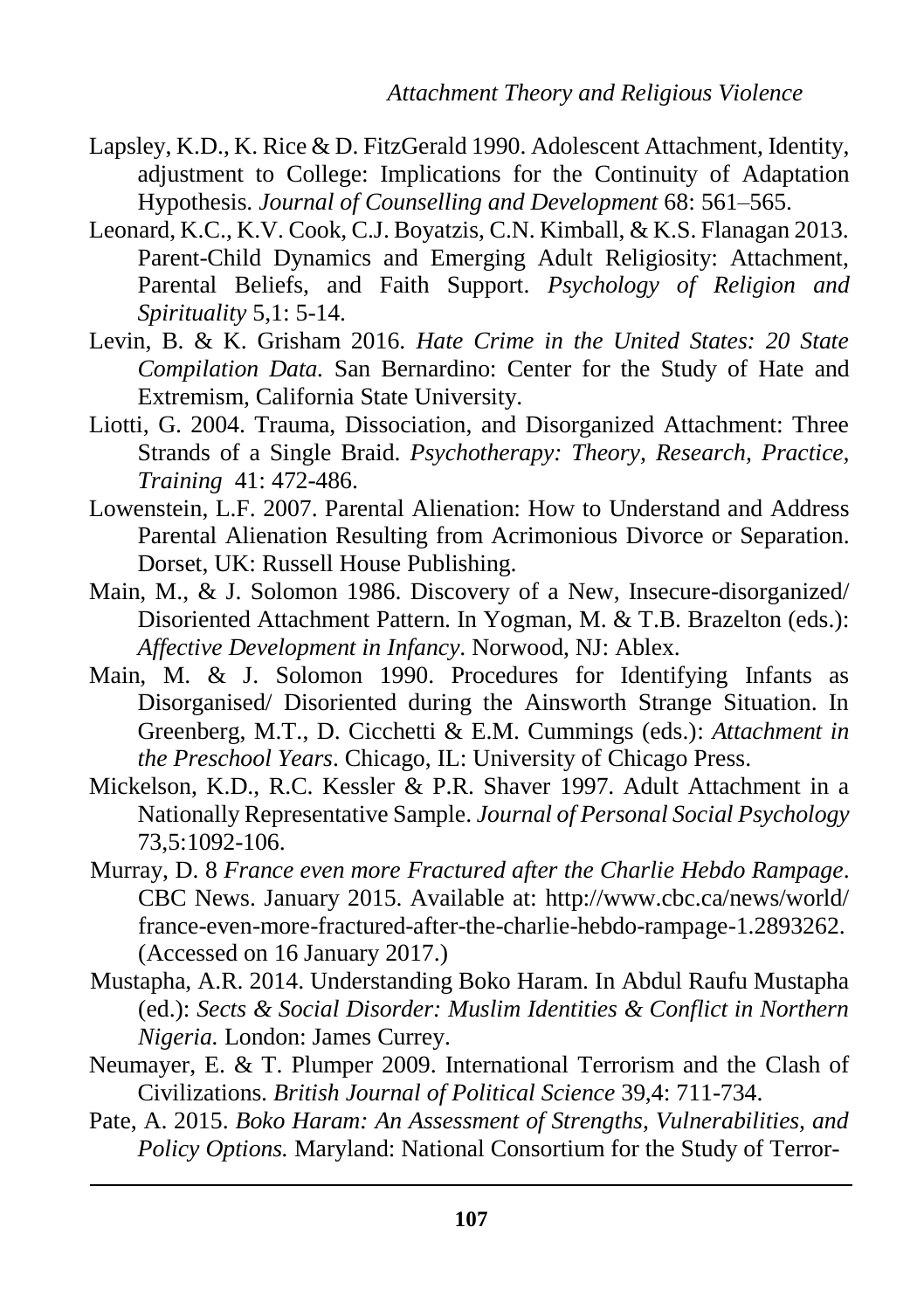ism and Responses to Terrorism, University of Maryland.

- Prior, V. & D. Glaser 2006. *Understanding Attachment and Attachment Disorders: Theory, Evidence and Practice.* London & Philadelphia: Jessica Kingsley Publishers.
- Ruiz, D.M. 2013. *Five Levels of Attachment: Toltec Wisdom for the Modern World.* San Antonio: Hierophant Publishing.
- Salkida, A. 2009. Sect Leader Vows Revenge. *Daily Trust*. Available at: [http://wwrn.org/articles/31419/?&place=nigeria.](http://wwrn.org/articles/31419/?&place=nigeria) (Accessed on 16 January 2017.)
- Samuel, H. 2012. *France to Close Schools and Embassies Fearing Mohammed Cartoon Reaction*. *The Telegraph* 19 September. Available at: [http://www.telegraph.co.uk/news/worldnews/europe/france/9553722/Fra](http://www.telegraph.co.uk/news/worldnews/europe/france/9553722/France-to-close-schools-and-embassies-fearing-Mohammed-cartoon-reaction.html) [nce-to-close-schools-and-embassies-fearing-Mohammed-cartoon](http://www.telegraph.co.uk/news/worldnews/europe/france/9553722/France-to-close-schools-and-embassies-fearing-Mohammed-cartoon-reaction.html)[reaction.html.](http://www.telegraph.co.uk/news/worldnews/europe/france/9553722/France-to-close-schools-and-embassies-fearing-Mohammed-cartoon-reaction.html) (Accessed on 16 January 2017.)
- Saroglou, V. 2016. Intergroup Conflict, Religious Fundamentalism, and Culture. *Journal of Cross-Cultural Psychology* 47,1: 33–41.
- Solomon, J. & C. George 2011. *Disorganised Attachment and Caregiving.* New York: Guilford Press.
- Soltis, A. 1983. *The Art of Defense in Chess*. Pennsylvania: David McKay Publications.
- Sroufe, L.A. E. & Waters 1977. Attachment as an Organizational Construct. *Child Development* 48: 1184-1199.
- Umar, S. 2011. *The Discourses of Salafi Radicalism and Salafi Counter-Radicalism in Nigeria: A Case-Study of Boko Haram.* Evanston, IL: Northwestern University.
- Walker, A. 2012. *What is Boko Haram?* Washington, DC: United States Institute of Peace.
- Waters, E. & E.M. Cummings 2000. A Secure Base from which to Explore Close Relationships. *Child Development* 49:164–172.
- Weiss, R.S. 1986. Continuities and Transformations in Social Relationships from Childhood to Adulthood. In Hartup, W.W. & Z. Rubin (eds.): *On Relationships and Development*. Hillsdale, NJ: Erlbaum.
- Williams, R.J. & F.N. Watts 2014. Attributions in a Spiritual Healing Context: An Archival Analysis of a 1920s Healing Movement. *Journal for the Scientific Study of Religion* 53: 90–108.
- Wilson, E. 2016, The Problem is Religion but not in the Way we Think. *The Religion Factor* March 23. Available at:<https://religionfactor.net/2016/>